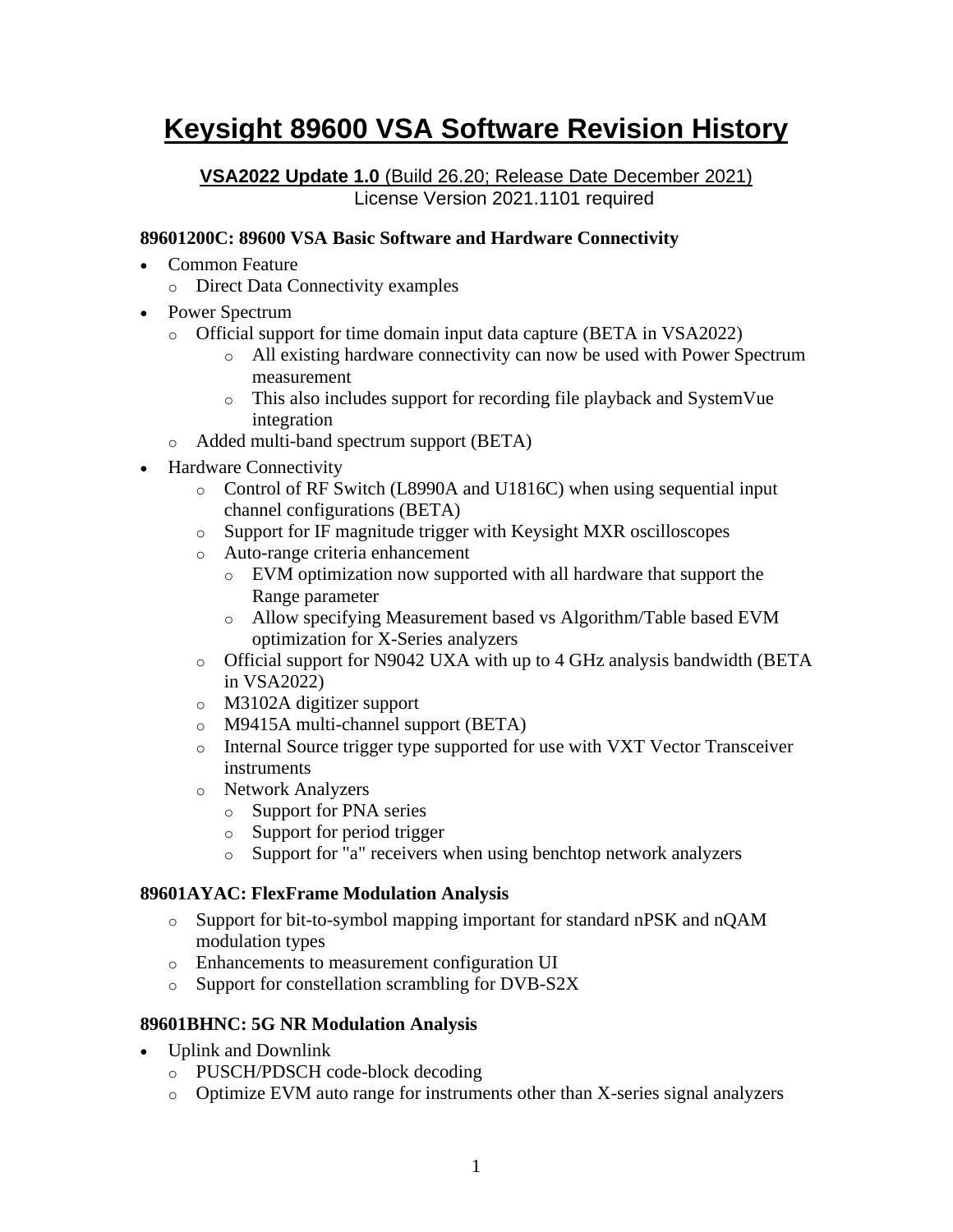- o Slot trigger and single slot measurement
- Downlink
	- o PUSCH/PDSCH code-block decoding
	- o Optimize EVM auto range for instruments other than Keysight X-series signal analyzers
	- o Slot trigger and single slot measurement

#### **89601BHXC: High Throughput WLAN Modulation Analysis**

- **IEEE WLAN 802.11be** 
	- o Support for 802.11be TB (Trigger-Based) PPDU, including allocation autodetection (single RU), or manual allocations
	- o Gamma Phase Rotation parameter for 320M bandwidth PPDU
	- o Support for different contents per 80 MHz for U-SIG and EHT-SIG info
	- o Cross-Correlated EVM support (reduce analyzer imperfection contribution to EVM measurement; require the 89601EVMC license)

#### **89601BHTC: IoT Modulation Analysis**

- Demodulation results added
	- o NRMSE (Normalized Root Mean Square Error) for each part of the frame
	- o IQ Meas and IQ Ref traces
	- o Error Vector Time trace
- Parameter to exclude transmitter settling time from analysis

### **89601PSMC: PowerSuite Measurement**

- Spectrum Emission Mask (SEM)
	- o Official support for Spectral Emission Mask (.NET API has changed, BETA in VSA2022)
	- $\circ$  Support for complex SEM measurement definitions including multiple offsets, multiple carriers (with sub-blocks), cumulating masks, and interfering signals
	- o Extends existing Power Spectrum measurement capability to support standardspecific spectral emissions mask testing
	- o QuickSetups are provided for IEEE 802.11be 160 MHz and 320 MHz
	- o QuickSetup feature enables capturing a complex SEM definition for sharing and subsequent single button setup function
	- o Supports extensive tabular results (including summary pass/fail information) and a composite SEM Spectrum trace showing limit lines
- Adjacent Channel Power Measurement (ACP) (BETA)
	- o Support for complex ACP measurement definitions including multiple offsets, multiple carriers (with subblocks), cumulating limits, and interfering signals
	- o Examples for 5G NR single component carrier (CC) and carrier aggregation (CA) scenarios.
	- o QuickSetup feature enables capturing a complex ACP definition for sharing and subsequent single button setup function
	- o Extensive tabular results (including summary pass/fail information) and a composite ACP Spectrum trace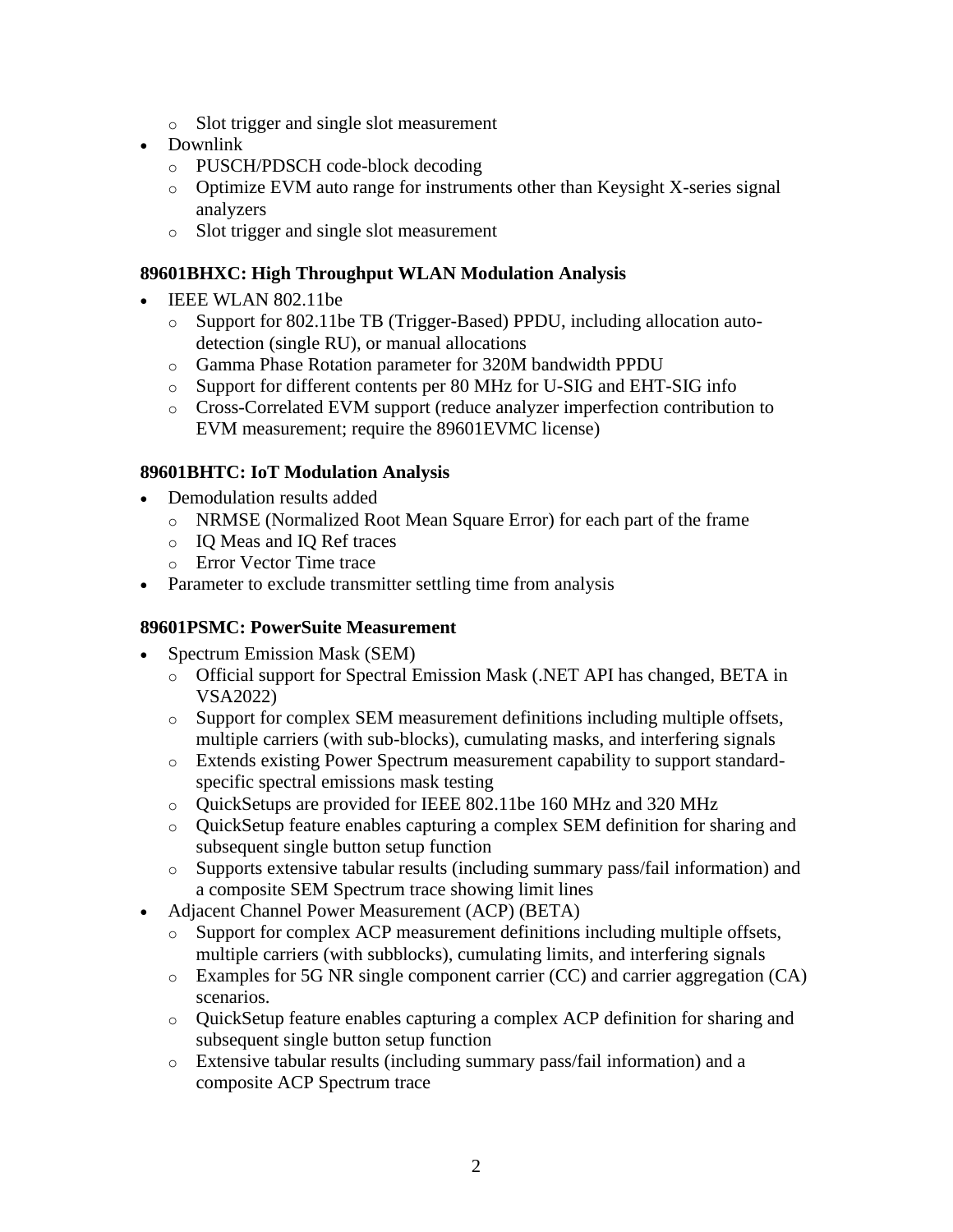#### **89601101C: Direct Data Connectivity (NEW)**

• Programmatically push IQ data directly from your own software or hardware platform

### **89601EVMC: EVM Enhancements (NEW)**

• Cross-correlated EVM for WLAN measurements

#### **89601CC1C: Phase Coherent Channel Count Expander Up to 8-Port with Sequential Acquisition (NEW)**

• Leverage 2-channel phase coherent receiver with 8-port switch to create a phase coherent 8-port measurement system

#### **89601CC2C: Phase Coherent Channel Count Expander Up to 64-Port with Sequential Acquisition (NEW)**

• Leverage 2-channel phase coherent receiver with 64-port switch to create a phase coherent 64-port measurement system

### **VSA2022 Update 0.2** (Build 26.00; Release Date August 2021) License Version 2021.0601 required

#### **89601200C: 89600 VSA Basic Software and Hardware Connectivity**

- Common Feature
	- o Support for playback user correction when playing back recording files
	- o Allow SCPI to be used by a VSA instance launched by X-Apps
- Power Spectrum
	- o All existing hardware connectivity can now be used with Power Spectrum measurement
	- o This also includes support for recording file playback and SystemVue integration
- Hardware Connectivity
	- o UXA N9042B with up to 4 GHz analysis bandwidth and V3050A with extended frequency range to 110GHz (BETA)
	- o PXA N9032B with up to 2 GHz analysis bandwidth (BETA)
	- o E6680A Wireless Test Set with up to 800 MHz analysis bandwidth and 4 simultaneous input channels (4 ports selectable for each input channel) (BETA)
	- o Improvement to table-based EVM auto-range for 5G NR and WLAN for N9030A B1X DIF path
	- o Improvement to UXR and MXR phase coherence across variable length segmented capture (VLSC)
	- $\circ$  Improvement to sequential input to allow more parameters to be independent between acquisitions
	- o Fine range step for MXR and S-Series oscilliscopes

#### **89601BHNC: 5G NR Modulation Analysis**

- Uplink and Downlink
	- o PUSCH/PDSCH Rate Match Pattern support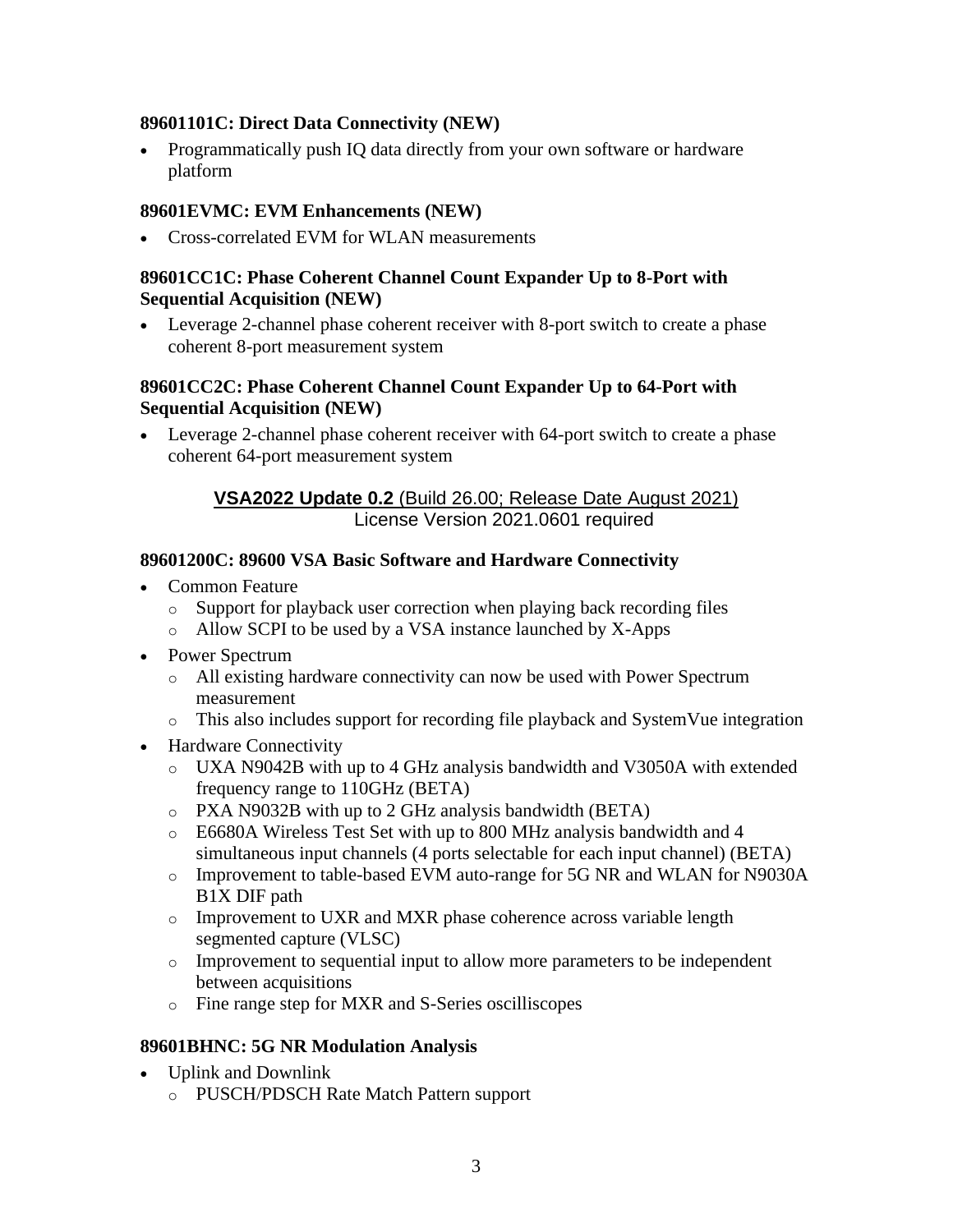- o MIMO Eq Ch Freq Resp Trace
- Uplink
	- o PRACH auto detection official support
	- o PRACH auto detection of Preamble ID (PID) and Time Advanced (TA)
	- o UCI decoding on PUSCH
	- o PUCCH decoded bits for Format 0
	- o Multiple PUCCH demod (up to 100 PUCCHs)
- Downlink
	- o PDSCH Interleaved VRB-to-PRB Mapping
	- o Support for CSI-RS MIMO and Beamforming
	- o SRS multiple slots definition and SRS for positioning compliant to Rel-16

#### **89601BHQC: Pulse Analysis**

o Support multi-channel pulse table

#### **89601BHXC: High Throughput WLAN Modulation Analysis**

- IEEE WLAN 802.11be
	- o Compliant to IEEE 802.11be D0.4 specification
	- o Support for MU OFDMA (SIG Decoding or manually configured allocations) (BETA)
	- o Support for Compression Mode MU-MIMO (SIG Decoding)

#### **89601AYAC: Digital Modulation Analysis**

- FlexFrame Modulation Analysis (NEW)
	- o Multiple component carrier and multiple channel support
	- o Improvement to measurement configuration UI
	- o Support for DVB-S2X and DVB-RCS2 measurement configurations with quick setup
	- o Support constellation scrambling
	- o Support transmitter BER

#### **89601PSMC: PowerSuite Measurement (NEW)**

- Spectrum Emission Mask (BETA)
	- $\circ$  Support for complex spectral emissions mask (SEM) measurement definitions including multiple offsets, multiple carriers (with subblocks), cumulating masks, and interfering signals
	- o Extends existing Power Spectrum measurement capability to support standardspecific spectral emissions mask testing
	- o Quick Setups are provided for IEEE 802.11be 160 MHz and 320 MHz
	- o Quick Setup feature enables capturing a complex SEM definition for sharing and subsequential single button setup function
	- o Supports extensive tabular results (including summary pass/fail information) and a composite SEM Spectrum trace showing limit lines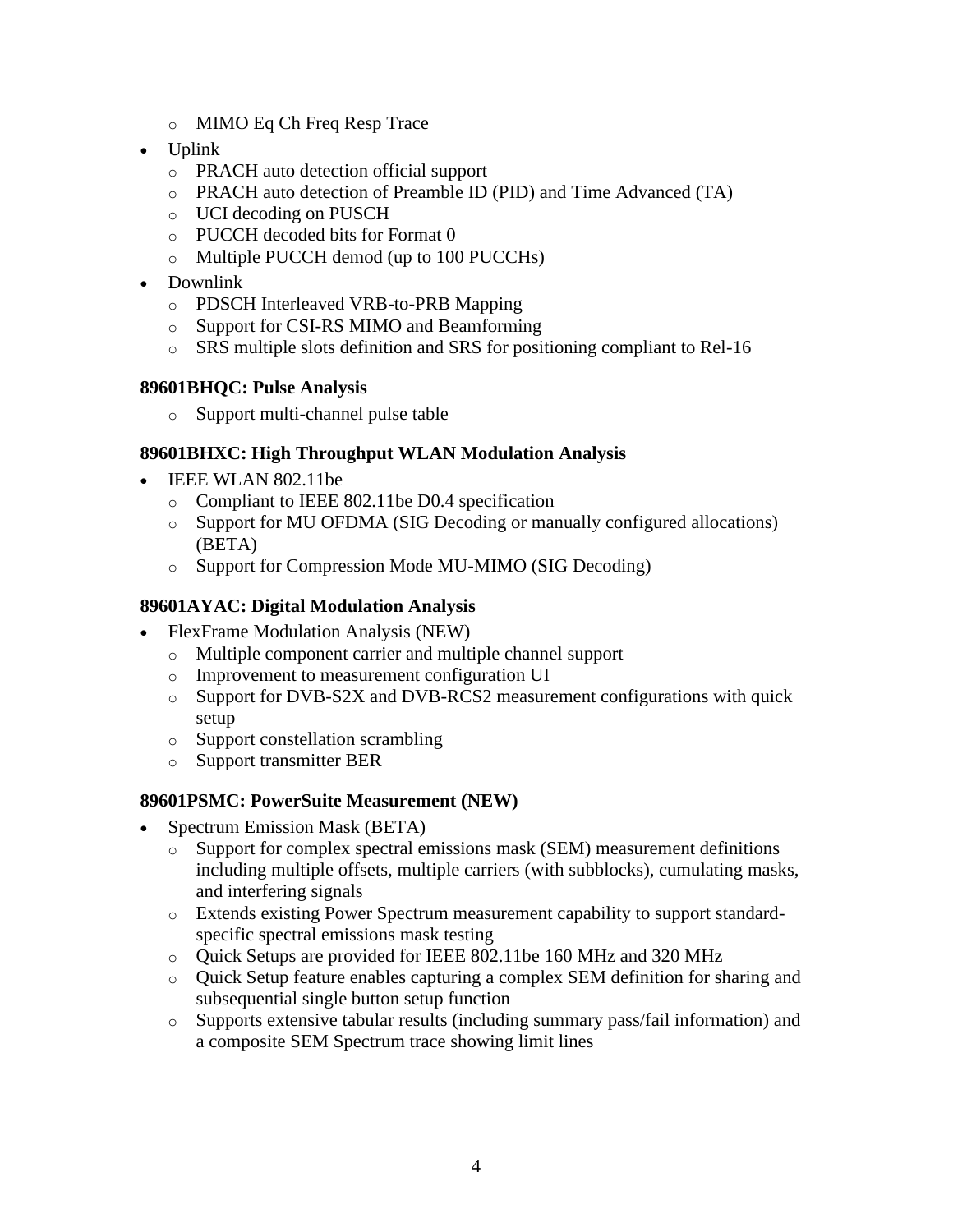#### **VSA2021** (Build 25.40; Release Date December 2020) License Version 2020.1101 required

#### **89601200C: 89600 VSA Basic Software**

- Common Feature
	- o Time vs. Time heatmap
	- o Time vs. Frequency heatmap
	- o Cross trace delta markers
- Hardware Connectivity
	- o Infiniium MXR and EXR Series real-time oscilloscopes connectivity up to 8 channels
	- $\circ$  Variable length segment capture with X-series signal analyzers and Infiniium UXR-Series real-time oscilloscopes
	- o IF Mag trigger with Infiniium UXR-Series real-time oscilloscopes
	- o Single-channel support for M9415A PXI VXT transceiver
	- o Periodic trigger supporting X-Series signal analyzers (except for UXA-H1G DIF path) and PXI VXT transceiver
	- o Power spectrum measurement with M9808A VNA

#### **89601BHNC: 5G NR Modulation Analysis**

- Uplink and Downlink
	- o Support to 3GPP TS 38 series v.16.2.0 (2020-06) specification
	- o Enhancement to 5G NR EVM auto ranging using X-Series signal analyzers
	- o Multiple PTRS antenna port support
	- o Channel power (Active) result in summary table to measure RMS power of the ON part of the signal
	- o Effective code rate value in decoded info table
- Uplink
	- o Frequency error per subframe result table for uplink RF conformance test
	- o PRACH multiple time occasions support
	- o PRACH auto detection (beta)
	- o PTRS support with transform precoding (DFT-S-OFDM)
- Downlink
	- o Test Models updated based on TS38.141 v.16.4.0 (2020-06) standard
	- o User defined PRB bundle size for PDSCH
	- o RB Offset to CORESET per 3GPP Rel-16

#### **89601AYA: Digital Demodulation Analysis**

- Add new Flex Frame measurement which provides the ability to flexibly define and measure single-carrier signals (Beta)
	- o Support for frame definition with multiple segments with different modulation types
	- o Support for synchronization and channel estimation based on selected signal segments
	- o Support for Least-Mean-Squares and Zero-Forcing channel equalization modes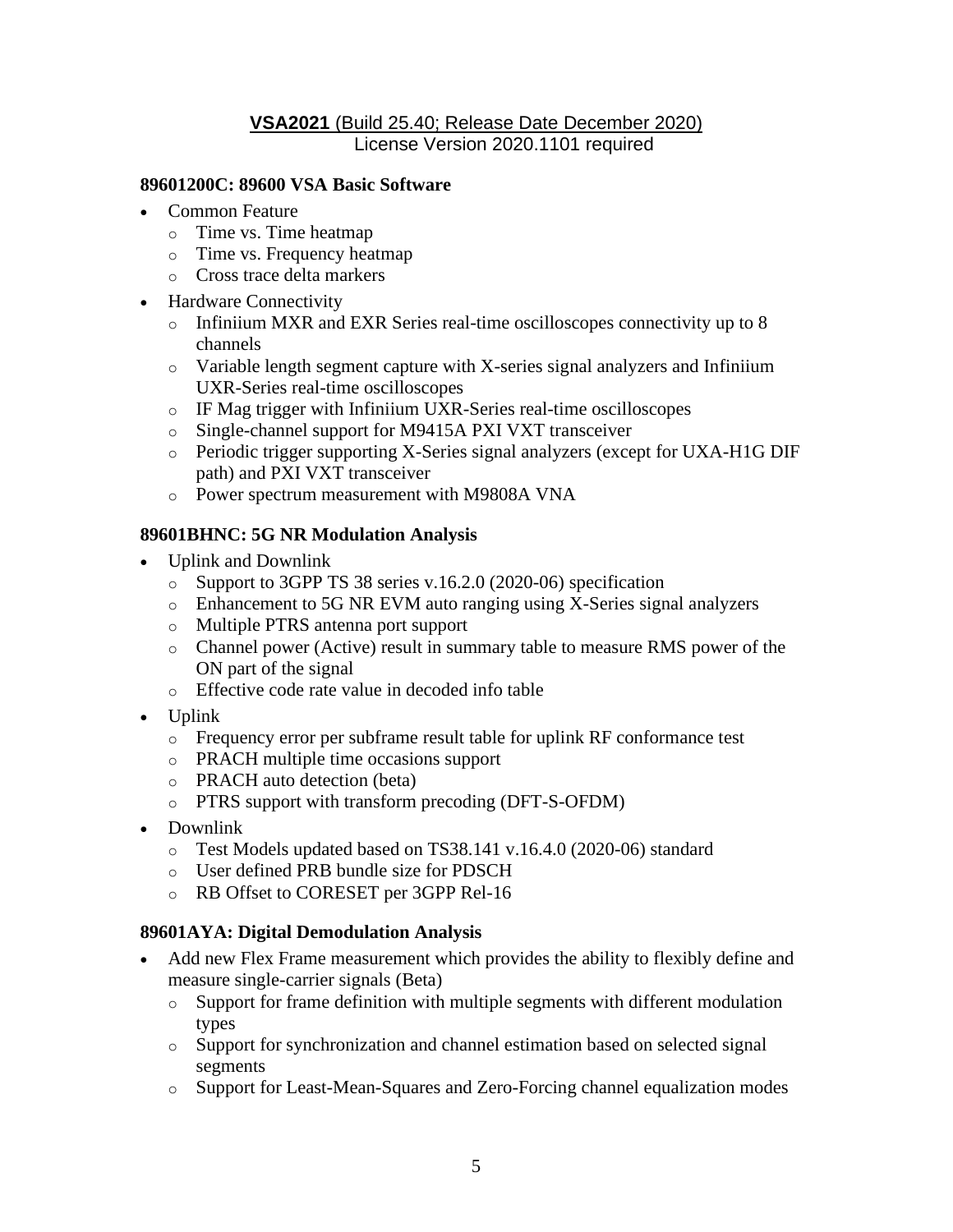### **89601BHXC: High Throughput WLAN Modulation Analysis**

- IEEE 802.11be (beta)
	- o Support 320 MHz, 160+160 MHz, and 160+80 MHz signals composed of 802.11be single user (SU) PPDUs
	- o Up to 4096QAM modulation format
- IEEE 802.11ax
	- o Support 4096QAM modulation format
- IEEE  $802.11n/ac/ax/be$ 
	- o Support Wiener interpolation filter for channel estimation

### **89601BHQC: Pulse Analysis**

• Support for Non-linear FM analysis

### **89601BHTC: IoT Modulation Analysis**

- IEEE 802.15.4/4z HRP UWB
	- o Support demodulated bits (before convolutional decoding)
	- $\circ$  Show PHR + PSDU decoding bits with FEC containing the bits after convolutional encoding is removed
	- o Show PSDU decoding bits after Reed-Solomon decoding (if applicable)

### **VSA2020 Update 1.0** (Build 25.20; Release Date August 2020) License Version 2020.0701 required

### **89601200C: 89600 VSA Basic Software**

• CCDF summary table is added to most of the measurements

# **89601BHNC: 5G NR Modulation Analysis**

- Uplink and downlink modulation quality measurements comply with 3GPP TS 38 series v.16.1.0 (2020-03) specification
- 3GPP Release-16 specification feature support
	- o NR unlicensed (NR-U)
		- **•** PDSCH Type B symbol extension
		- Uplink Intra-Cell Guard-Band
	- o Enhanced MIMO (eMIMO)
		- Low PAPR DMRS for PDSCH
		- Low PAPR DMRS for PUSCH CP-OFDM
		- Low PAPR DMRS for PUSCH DFT-s-OFDM & PUCCH Formats 3 & 4
	- o Enhanced Dynamic Spectrum Sharing (eDSS)
		- **•** PDSCH Type-B symbol extension
		- Multiple LTE-CRS rate matching
	- o UL-SCH parameter n\_RAPID for scrambling msgA PUSCH
- Speed improvement to modulation quality measurements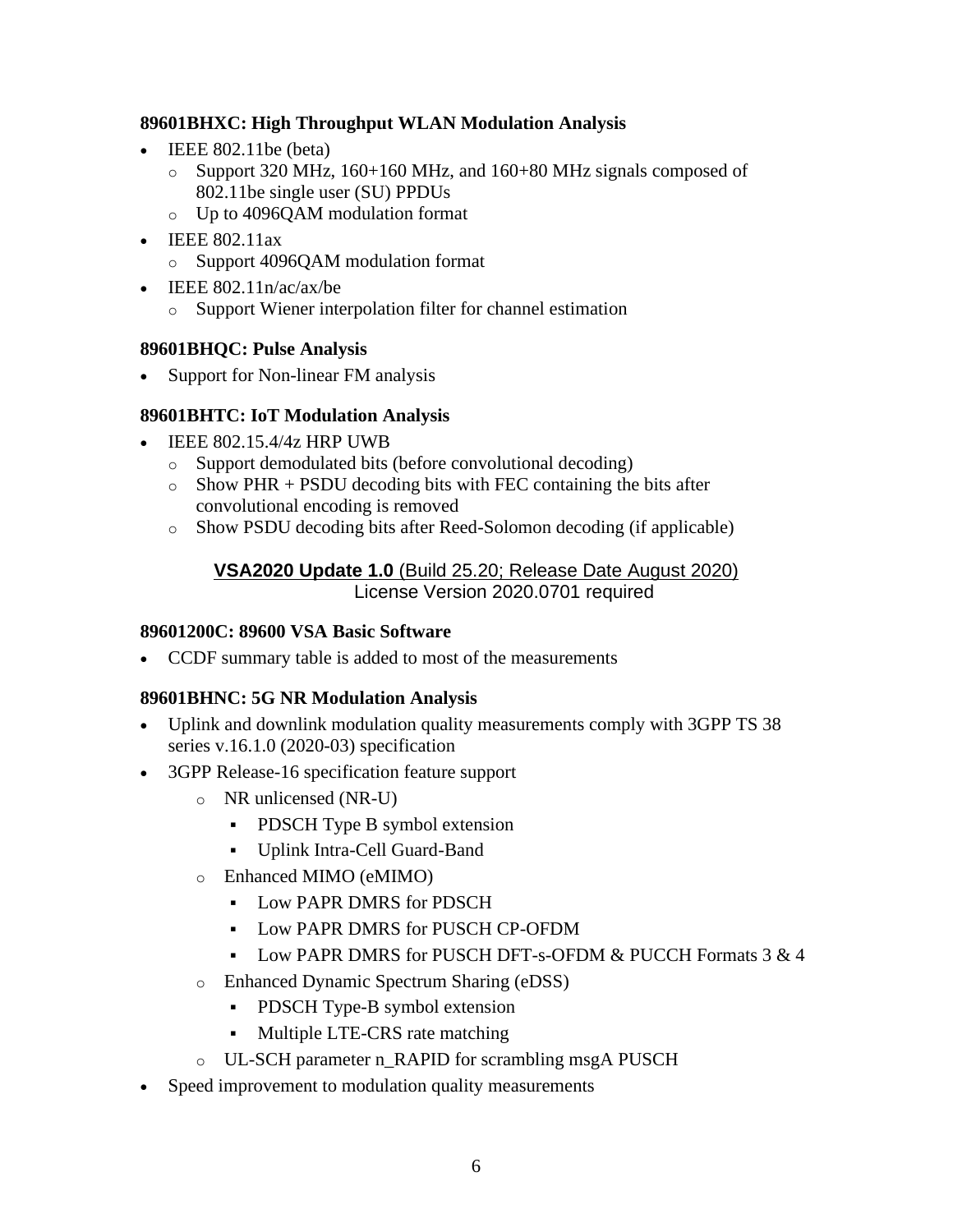- Result Trace
	- o Per-slot summary
	- o New implementation of RMS Error Vector Spectrum and RMS Error Vector Time
- Miscellaneous updates
	- $\circ$  1024QAM and 8-PSK modulation analysis. Not part of 3GPP's NR definition

### **89600CSP-H51: Channel Sounding Analysis**

- Work with provided demo signal or Keysight N7608C Signal Studio Pro for Custom Modulation
- Support latest Keysight signal sources and analyzer platforms up to mmWave frequency, including M9384B VXG, N9040B/N9041B UXA, Infiniium UXR-Series real-time oscilloscopes
	- o Support complex channel impulse response, frequency response, and sound metrics such as frequency error, symbol clock error, and RMS delay spread
	- o Analyze up to 64 channels of data

# **89601BHQC: Pulse Analysis**

- Angle of Arrival Measurement
	- o Support up to 4 receiver antennas and provide simultaneous measurement of azimuth and elevation angles of the emitter relative to the receiver antenna orientation

### **VSA2020 Update 0.1** (Build 25.01; Release Date April 2020) License Version 2020.0301 required

89601200C: 89600 VSA Basic Software

- Fix the installer not installing the Visual Studio 2015-2019 redistributable
- Fix the VXT2 model name typo from N9410A/N9411A to M9410A/M9411A
- Resampler behavior change: data from hardware is now resampled only when needed to improve speed

89601BHNC: 5G NR Modulation Analysis

• Constrain 5G NR 8x8 MIMO to DL only

### **VSA2020** (Build 25.00; Release Date April 2020) License Version 2020.0301 required

### 89601200C: 89600 VSA Basic Software

• Recall recording supports larger than 2GB file size for both N5106A and N5110A formats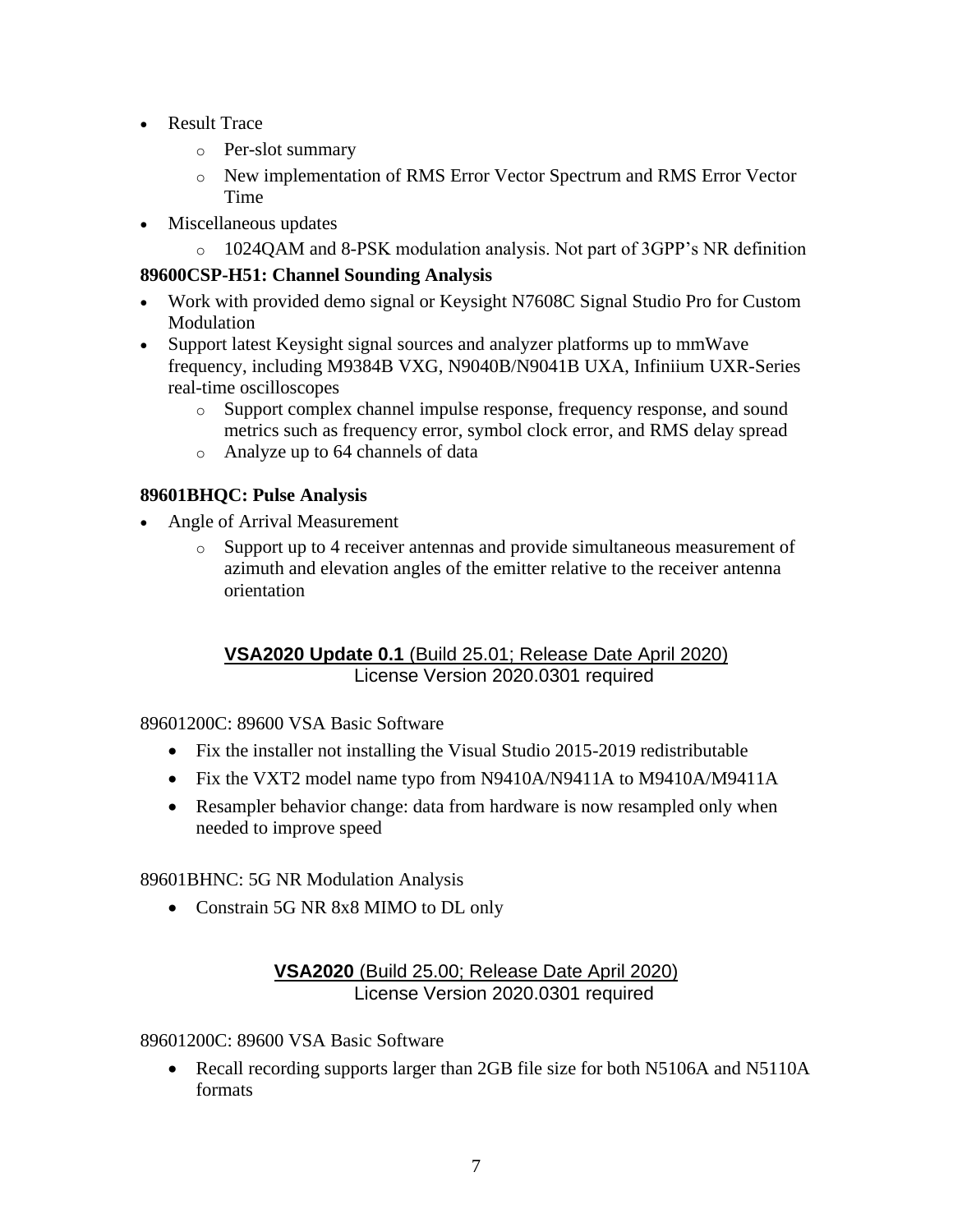- Sequential data capture within a measurement
- Support for N9021B with 510MHz analysis bandwidth
- N9040B/N9041B with U9361F/G calibration usability improvement
- M9410A/M9411A VXT PXI Transceiver additional functionality
	- o Multiple-channel support (up to 4 channels)
	- o Support for selecting PXI trigger lines as an input trigger
- Support for InfiniiVision DSOX1202A/DSOX1202G/DSOX1204A/DSOX1204G
- Support for Infiniium UXR0051AP Single Channel UXR-Series Oscilloscope with DDC (Digital Down Converter)
- Support for M9383B/M9384B: Single channel VXG mmWave Vector Signal Generator: 1 MHz to 44 GHz
- Use on virtual machines no longer restricted

89601AYAC: Digital Demodulation Analysis

- Custom IQ Modulation Analysis
	- o New Adaptive Equalizer mode that allows minimization of the entire error vector, not just at the decision points

89601BHNC: 5G NR Modulation Analysis

- Demodulation speed improvement
- GUI responsiveness improvement
- Uplink and downlink modulation quality measurements comply with 3GPP TS 38 series v.15.8.0 (2019-12) specification
- Dynamic spectrum sharing
- Support per subcarrier IQ imbalance estimation and compensation
- Support IQ Offset compensation
- Carrier Aggregation
	- o Support sequential data capture
	- o Support auto configuration for data capture based on Carrier Center location
	- o Support per carrier input channel mapping
	- o Improved GUI usability
	- o Improved Test Model usability
- UL Spectrum Flatness Measurement
- Add peakEVM, magError, phaseError results
- Test Models updated based on TS38.141 v.15.8.0 (2019-12) standard
- Time Scale Factor
- DL MIMO up to 8x8
- PUCCH Format 3 and Format 4
- UL SRS
- 3D EVM Trace

89601BHQC: Pulse Analysis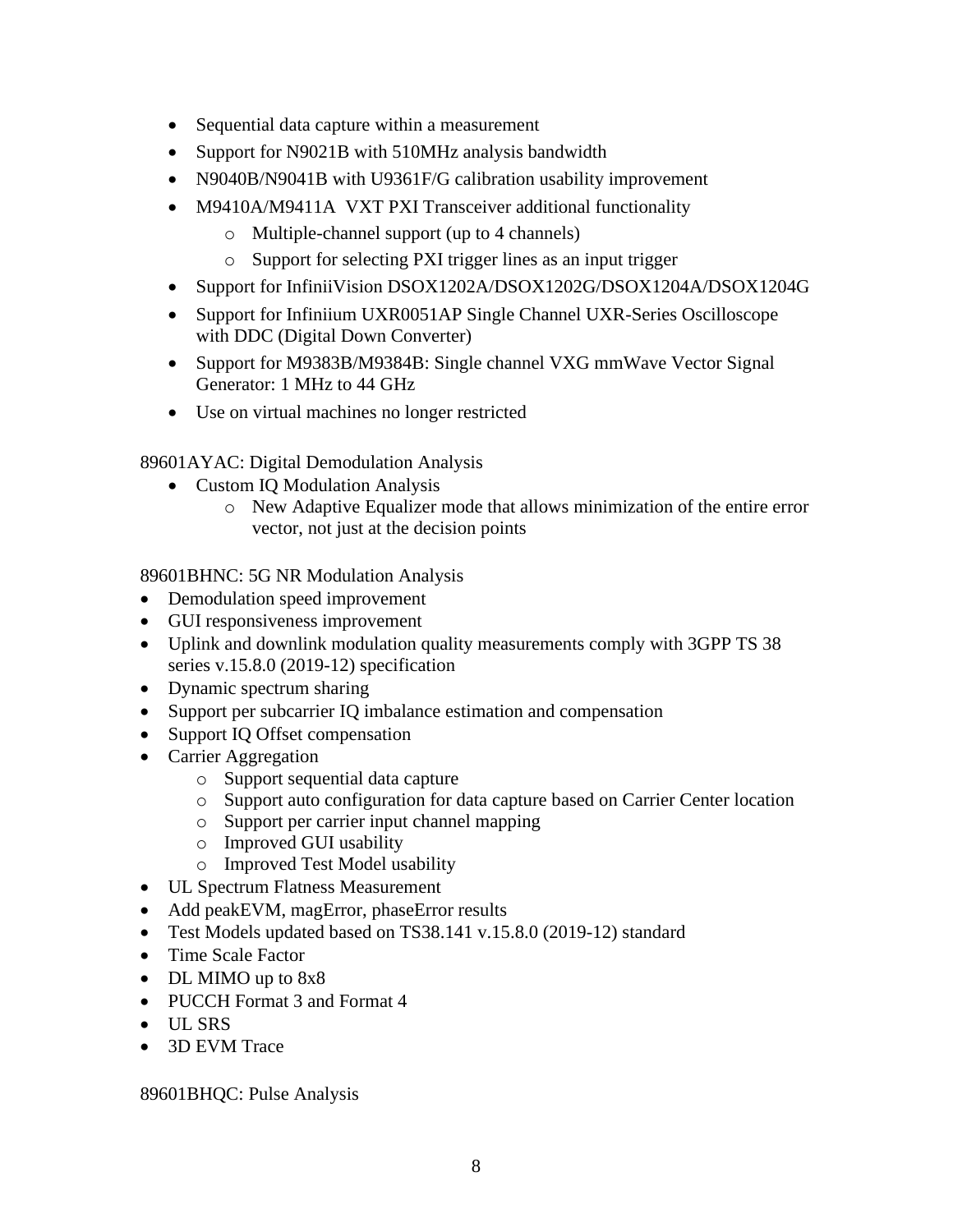- Frequency Hopping Analysis
	- o Allow specifying dwell time and settling tolerance for hop state calculation
	- o Allow specifying start, stop and step frequency for hopping states analysis
- Pulse Scoring
	- o Support pulse pattern (train) search and scoring of the patterns
	- o Train Search Table
- Allows specifying phase shift angle for BPSK modulation
- Cumulative pulse table

89601BHTC: IoT Analysis, IEEE 802.15.4/4z High Rate Pulse Repetition Frequency Ultra-Wide Band (HRP UWB) Analysis

- Three PHY modes: Non-ERDEV, ERDEV-BPRF and ERDEV-HPRF
- Channels 0-15 with corresponding pulse bandwidths
- Standard combinations of SHR, STS and PHR/PSDU parameters
- Traces and Metrics
	- o RRC Correlated trace and Main Lobe/Side Lobe metrics (including pass/fail indication)
	- o RMARKER location relative to beginning of recording (for calculating Time of Flight)
	- o Channel Impulse Response/Frequency Response
	- o Transmit Mask (including pass/fail indication)
	- o Frequency Error/Chip Clock Error
	- o Peak/Average Power for SHR, STS, and Data (PHR/PSDU)

# **VSA2019 Update 1.3** (Build 24.23; Release Date December 2019) License Version 2019.0901 required

### 89601200C: 89600 VSA Basic Software

• Support for UXR DDC

### **VSA2019 Update 1.2** (Build 24.22; Release Date November 2019) License Version 2019.0901 required

**Issues Resolved:**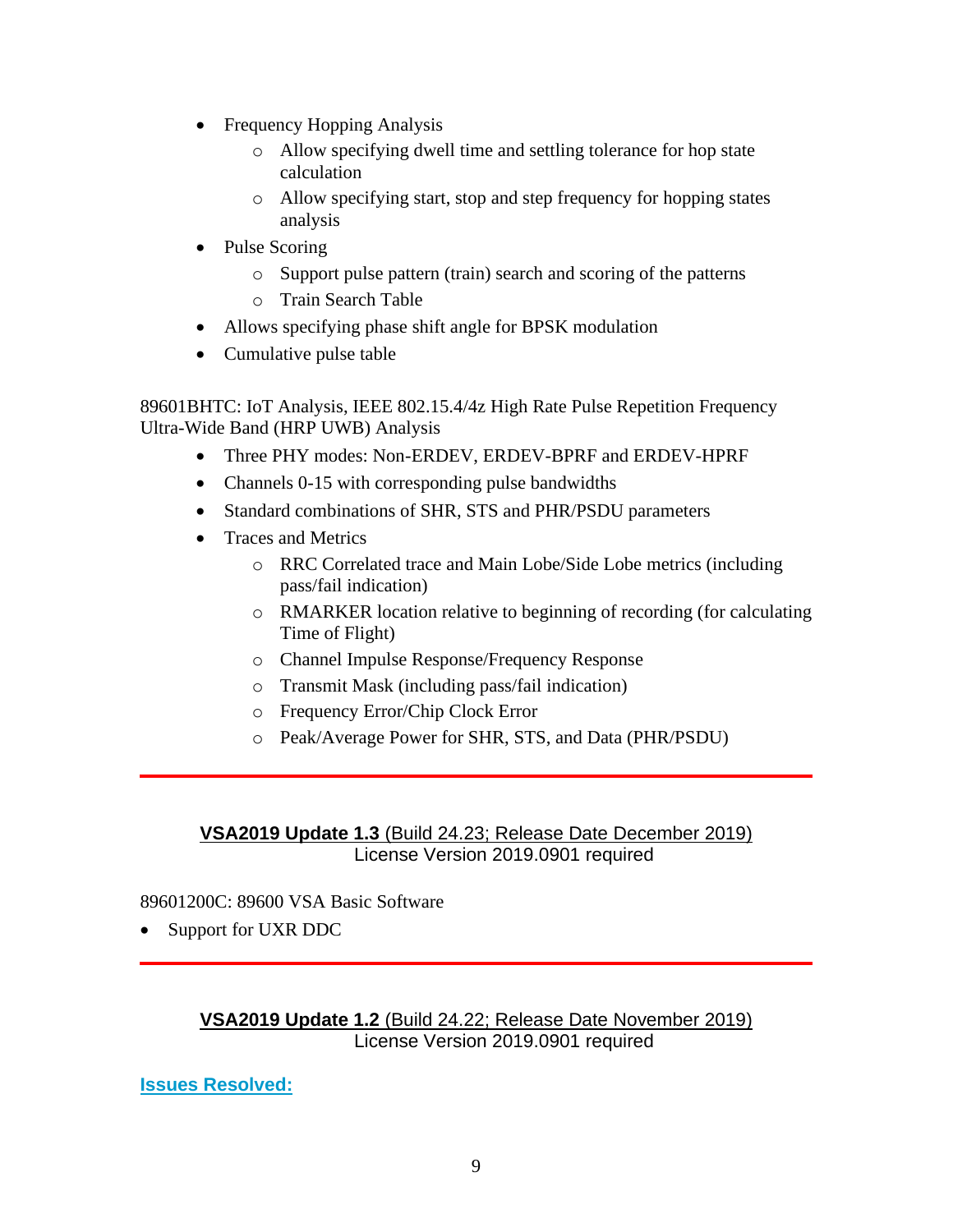- Can't connect with .NET API after upgrading VSA 2019 U1 to U1.1
- 5G NR SCPI command not available for PdschCollection.DmrsNidSource

### **VSA2019 Update 1.1** (Build 24.21; Release Date October 2019) License Version 2019.0901 required

### **Issues Resolved:**

• Abnormal memory usage

### **VSA2019 Update 1.0** (Build 24.20; Release Date September 2019) License Version 2019.0901 required

### **Enhancements:**

89601200C: 89600 VSA Basic Software

- Support for "C" licenses
- Default auto-range speed-up for X-Series signal analyzers with wideband digitizer option with firmware revision A.25.00 or later
- Improve speed and better filter flatness for fractional delay corrections when not doing sample rate resampling during data acquisition or playback
- Infiniium UXR-Series Oscilloscope Frequency Extension
- Supports M9381A PXIe Vector Signal Generator: 1 MHz to 3 GHz or 6 GHz
- N9040/N9041/M9410/M9411 Spur Avoidance
- M9410/M9411 Single channel

89601BHNC: 5G NR Modulation Analysis

- Demodulation speed improvement
- Uplink and downlink modulation quality measurements comply with 3GPP TS 38 series v.15.6.0 (2019-06) specification
- Supports SSB and PxSCH beamforming measurement. Provide 3D beam pattern trace, beam peak summary table and beamforming weight table.
- Supports four BWPs
- "Results & Filters" panel to change colors of channels, filter channels from measurement traces and/or EVM computation
- PDCCH and PDSCH measurement related to CORESET0
- Condition Number measurement for MIMO
- Test Models updated based on TS38.141 v.15.2.0 (2019-06) standard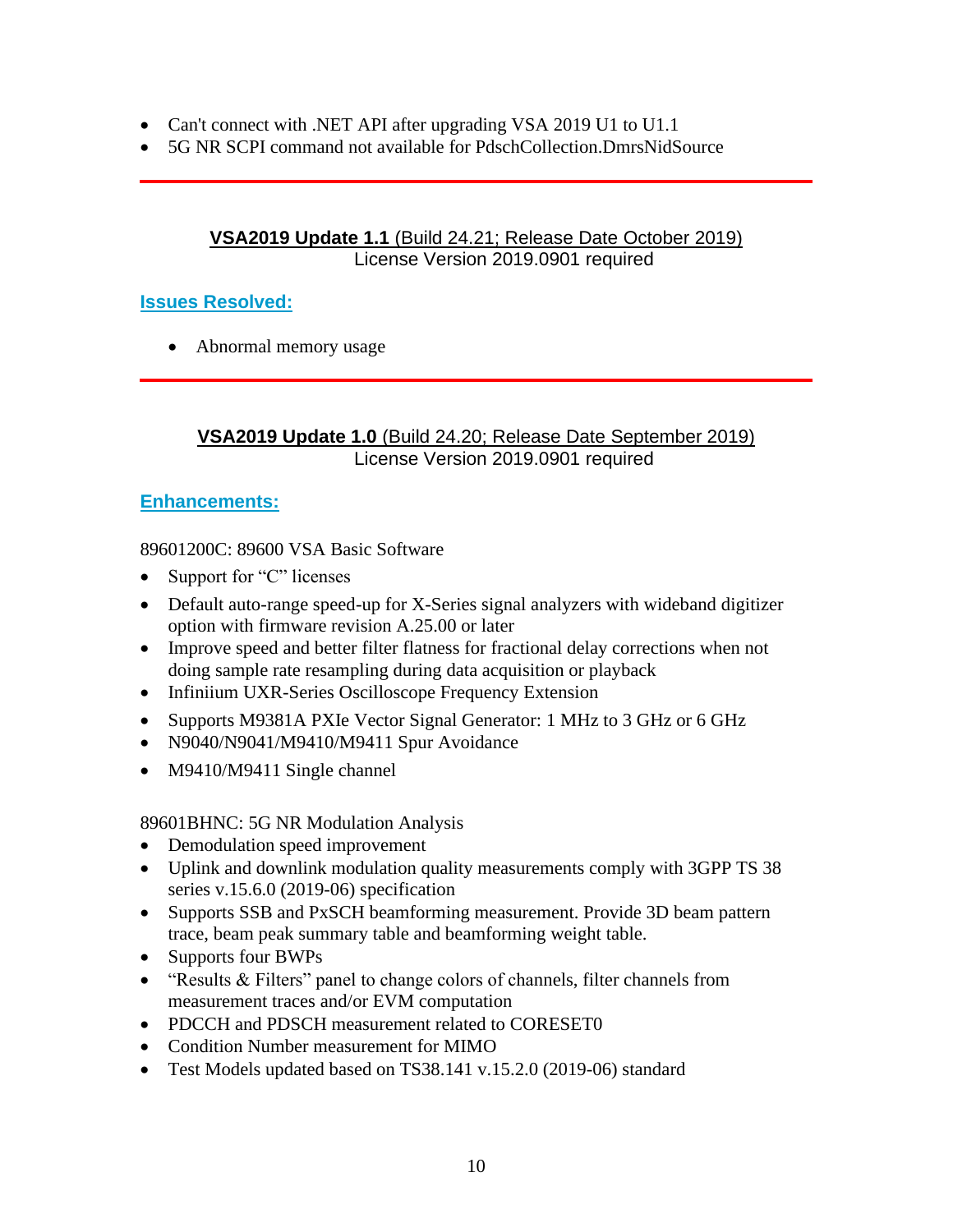89601AYAC: Digital Demodulation Analysis

- Custom IQ Modulation Analysis
	- o Faster loading time for very high order modulation QAM signals with large constellation definitions (> 1024 states)
	- o Recall constellation definitions from files exported by Keysight Signal Studio for Custom Modulation (N7608B)

89601BHQC: Pulse Analysis

- Pulse de-interleaving works with up to 30 emitters with different PRI, pulse width, modulation, etc
- Pulse Scoring
	- o Pulse scoring is the quality index of how pulse parameters/metrics (Top Level, Width, PRI, Freq Mean and FM Slope) are consistent with reference pulse(s).
	- o Scoring results are displayed in the Pulse Table and are scored as a 0 (worst) to 1 (best) range value.

### 89601BHTC: IoT Analysis

- IEEE 802.15.4 High-rate PHY Ultra Wide Band (HRP UWB) Measurement
	- o Standard combinations of Code Index, Delta Length, SYNC Length, and SFD Length
	- o Channels 0-15
	- o Traces and Metrics
		- RRC Correlated trace and Main Lobe/Side Lobe metrics (including pass/fail indication)
		- Channel Impulse Response/Frequency Response
		- **Transmit Mask (including pass/fail indication)**
		- Frequency Error
		- Chip Clock Error
		- Time Offset from trigger

# **Issues Resolved:**

- [5G NR] SyncNotFound status bit not set
- [5G NR] Unable to reliably demod UL when DL is present
- [802.11ax] Poor EVM on segment 2 when analyzing  $80 + 80$
- [FMCW] reported phase noise too high

### **VSA2019** (Build 24.00; Release Date March 2019) License Version 2019.0301 required

# **Enhancements:**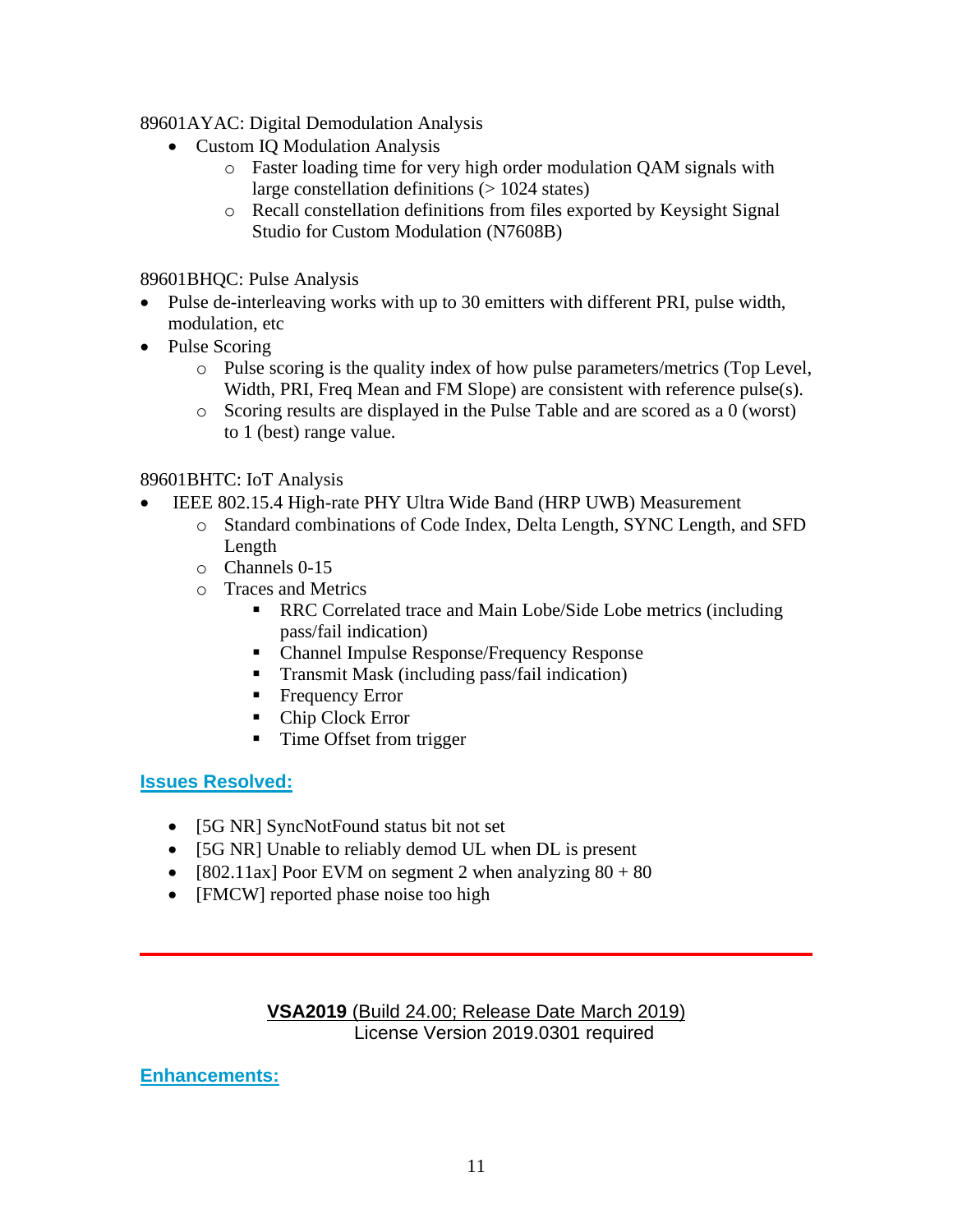Option 200: Basic VSA

- Vector mode FFT and Main Time length increased 32x to maximum of 16 MPts
- Measurement block diagram for configuration navigation and overview
- Data file recall allows users to enter sampling rate and center frequency for binary file format
- Wideband IF trigger output from X-series signal analyzer
- Ranging enhancements for X-series signal analyzer
- Up to 8x8 MIMO for M9420A/M9421A
- Updates to N9041 EDC (external digitizer control) with up to 5GHz bandwidth as Beta
- Infiniium UXR-Series Oscilloscope frequency extension as Beta
- E7515A UXM multi-channel as Beta
- $M1740 + M9410A/M9411A$  as Beta

### Option BHN: 5G NR/Pre-5G Modulation Analysis

- 5G NR Modulation Analysis
	- o New modulation quality measurements comply with 3GPP TS 38 series v.15.3.0 and v.15.4.0
	- o Carrier aggregation up to 16 component carriers
	- o UL code-book based MIMO up to 4x4
	- o DL MIMO up to 4x4
	- o DL Test Model
	- o Conformance Test
	- o Auto detection
	- o PUCCH (format 3,4) EVM
	- o Multiple PUSCH channels
	- o DCI decoding
	- o PRACH

### Option BHQ: Pulse Analysis

- Pulse descriptor word export for Keysight UXG
- Up to 1024 chips BPSK/QPSK demodulation

### Option BHT: NB-IoT Modulation Analysis

- Uplink support
	- o NPUSCH Format 1 and 2
	- o 15 kHz or 3.75 kHz subcarrier spacing
	- $0, 1, 3, 6, or 12$  tones
	- o Autodetection of many parameters including number of subcarriers, spacing, and offset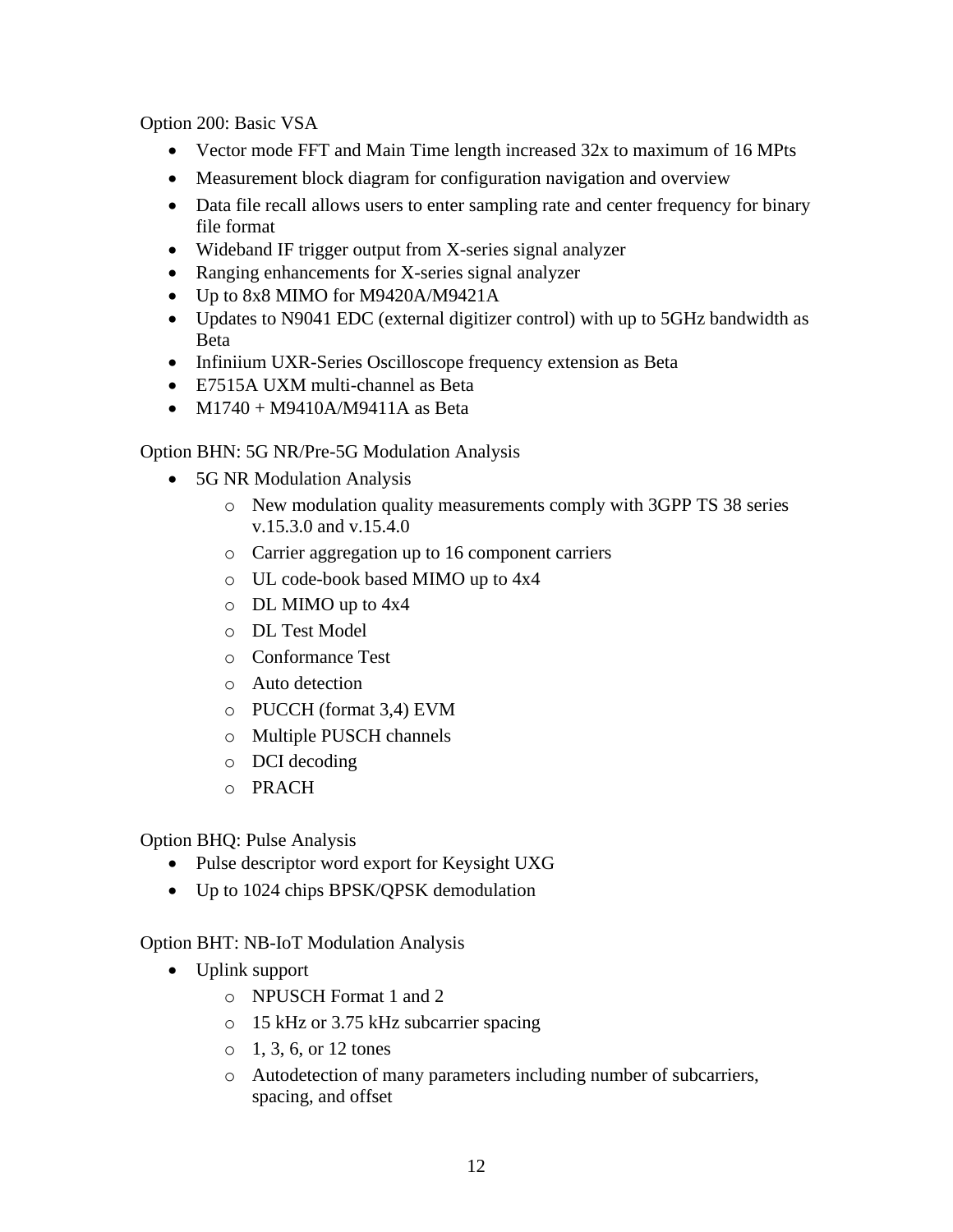- o Decoding support
- NPRACH formats 0 and 1
- Downlink
	- o NPRS analysis
	- o NPDSCH decoding

### **Issues Resolved:**

- [5G NR] MIB decoded info is not accurate
- [5G NR] Decoded PBCH bits do not change with decoding type selected
- [5G NR] PUSCH RB Number restricted per TS38.211 6.3.1.4]
- [802.11ax] Memory Leak
- [802.11ax] SIG-B modulation format is wrong
- [Custom IQ] Pattern Search no longer works
- Long startup time when obtaining licenses from Agileesofd server

### **VSA2018 Update 1.0** (Build 23.20; Release Date September 2018) License Version 2018.0901 required

### **Enhancements:**

Option 200: Basic VSA

- User Correction Support cascaded S parameter files
- Updated Display Themes
- Fixed length segmented capture for X-series signal analyzer
- Support for Infiniium UXR-Series Oscilloscope
- Input extension usability enhancement
- Support for N9041B EDC (external digitizer control) with up to 5GHz bandwidth [Beta]
- Support for M9410A/M9411A [Beta]

Option BHN: 5G NR/Pre-5G Modulation Analysis

- 5G NR Modulation Analysis
	- o New modulation quality measurements comply with 3GPP TS 38 series v.15.1.0 and v.15.2.0
	- o UL MIMO (non-codebook based) up to 4x4
	- o Multiple PDSCH, PDCCH and CSI-RS channels
	- o Mixed numerology SSB/PDSCH
	- o PDCCH EVM and decoding
	- o PUSCH transform precoding (DFT-s-OFDM)
	- o PUCCH (format 0,1) EVM and decoding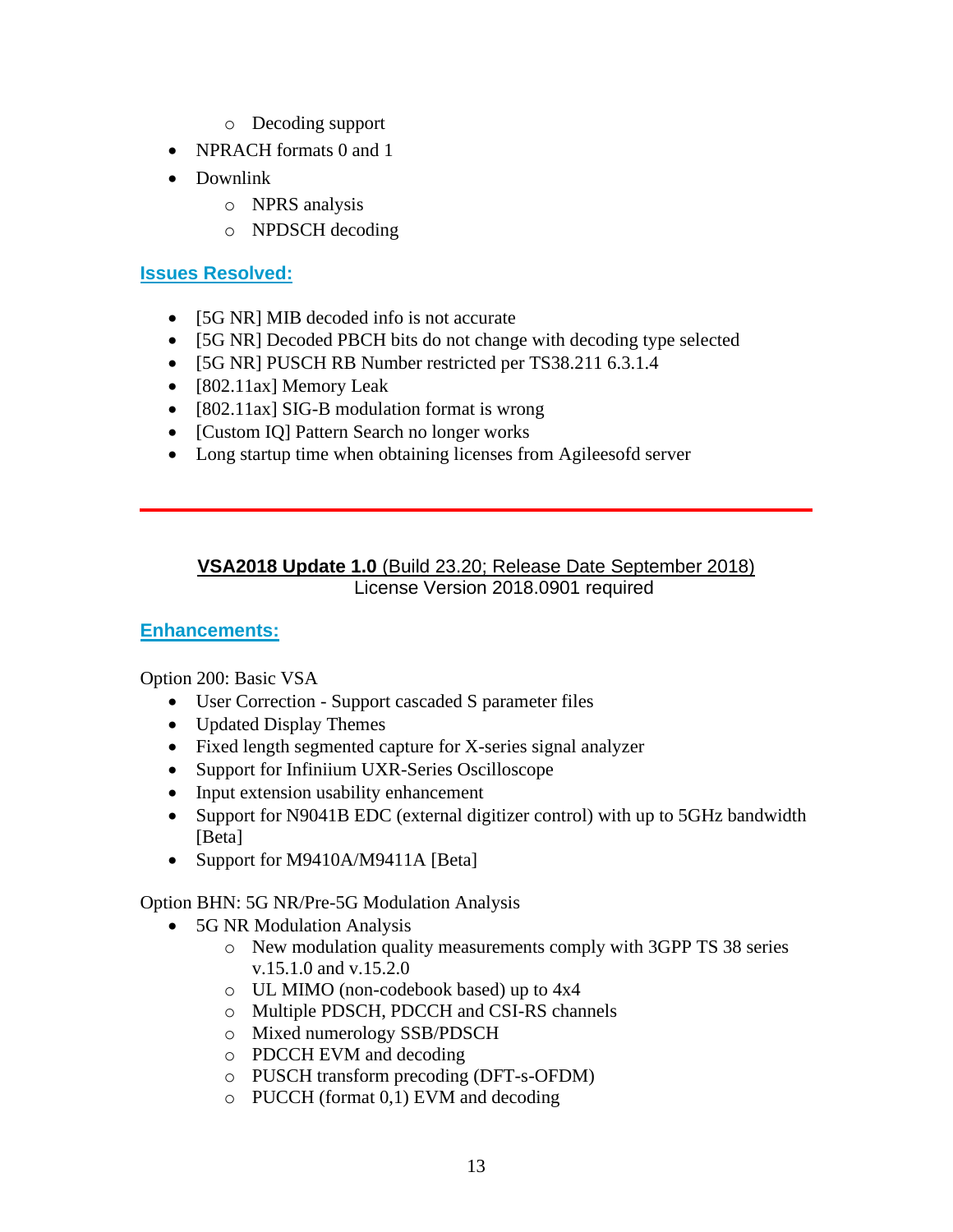- o Cell ID auto-detection
- o PBCH decoding with SFN info, SSB index and MIB
- o CSI-RS (single antenna port)
- o In-band emissions

Option BHQ: Pulse Analysis

• Sidelobe level measurement

Option BHT: NB-IoT Modulation Analysis

- New option Only Downlink support in this release.
	- o Operation modes: In-band (same or different PCI), Standalone, Guardband
	- o Physical channels: NPBCH, NPDCCH, NPDSCH
	- o Physical signals: NRS, NPSS, NSSS

### **VSA2018 Update 0.1** (Build 23.01; Release Date April 2018) License Version 2018.0301 required

### **Issues Resolved:**

- Crash during startup
- Floating licenses not accessed properly
- 5G NR IQ Offset reading reports 999
- 5G NR SSB L64 measurement fails when active index goes beyond 31
- 5G NR No error message when there is no channel active
- 5G NR Channel frequency response not continuous in the SSB frequency range

#### **VSA2018** (Build 23.00; Release Date March 2018) License Version 2018.0301 required

### **Enhancements:**

Option 200: Basic VSA

- Save and recall recordings in sdf and hdf5 format supports 64 bit addressing
- Padding or repetition of recording files during the recall process
- Support HiSlip connections with Infiniium scopes
- Support for Infiniium scopes with software version 6.20 installed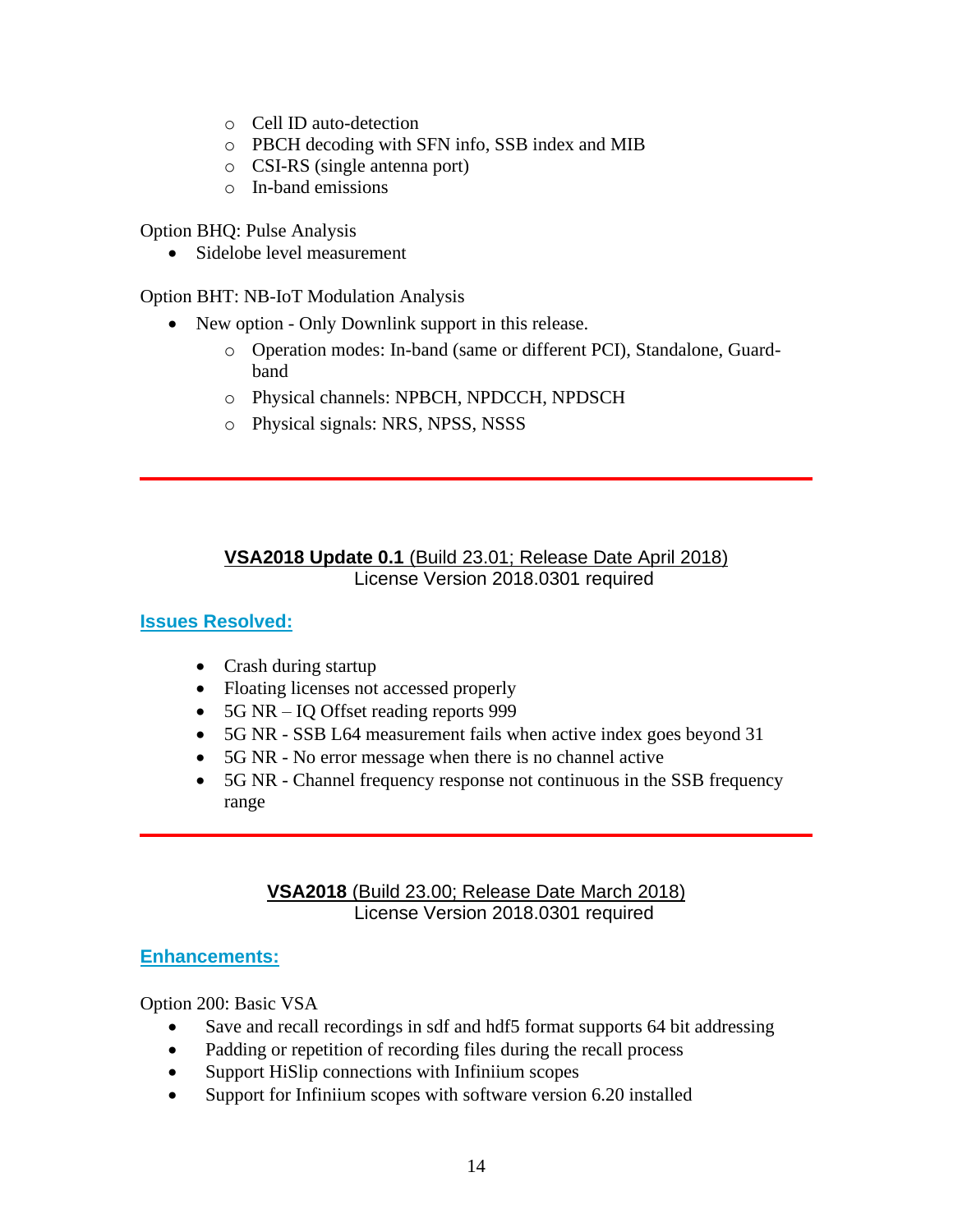- Support for wideband M9393A
- Support for E7515A/E7515B UXM
- Support for M8920A

Option AYA: Digital Modulation Analysis

- SOQPSK type A and B filter types
- Longer result length for OQPSK measurements

Option BHM: DOCSIS 3.1 Modulation Analysis

• DOCSIS3.1 US support for multi-group mini-slot configuration in manual mode

Option BHN: 5G NR/Pre-5G Modulation Analysis

- EVM based auto range
- New measurement 3GPP Compliant 5G NR analysis
	- o New modulation quality measurements comply to latest version of 3GPP specifications (February, 2018)
	- o DL (SS, PBCH, PDSCH) or UL(PUSCH, PUCCH) CP-OFDM analysis
	- o All numerologies (15, 30, 60, 120, 240 KHz subcarrier spacing)
	- o Modulation up to 256QAM
	- o PDSCH, PUCCH and PUSCH decoding
- Pre-5G
	- o BRS symbol power trace for beam sweeping test
	- o Symbol vs. Power trace
	- o PCI detection using Keysight FieldFox with 10 MHz BW

Option BHQ: Pulse Analysis

- Multi emitter pulse analysis
- Colorization of scatter plot for pulse deinterleaving

Option BHX: 802.11ax Modulation Analysis

- EVM based auto range
- RU Info Trace with streams and users
- Channel matrix by RU
- Enhanced autodetection for trigger based PPDU format

# **Issues Resolved:**

- Ignore environment variable LM\_LICENSE\_FILE to avoid slow startup
- Custom IQ channel frequency response inverted
- SCPI with multiple commands in one line does not work
- Docsis 3.1 upstream SCPI command for Normalize IQ setting added
- Docsis 3.1 Phy38 burst flatness failures
- 802.11ax removed non-standard usage of legacy preamble L-LTF to improve accuracy of channel estimation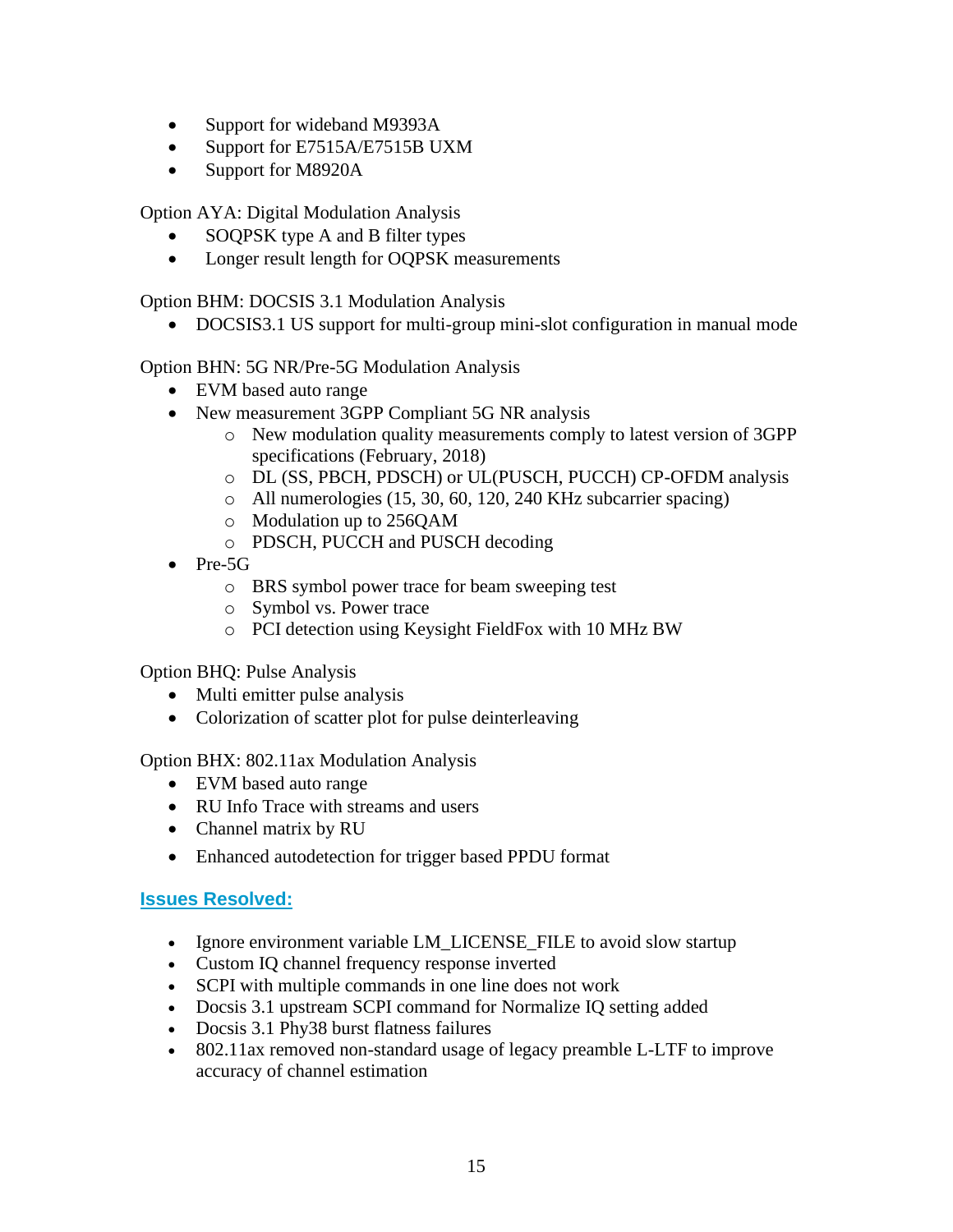### **Version 22.21** (Release Date August, 2017) License Version 2017.0401 required

# **Issues Resolved:**

• Option 301 functionality enabled by Trial and Distributor licenses

#### **Version 22.20** (Release Date July, 2017) License Version 2017.0401 required

### **Enhancements:**

Option 200: Basic VSA

- Support for M9393A VSA with M9203A digitizer
- Support for Input 2 of Keysight N9041B UXA with extended frequency range to 110GHz
	- o manual ranging control only
- Power Spectrum measurement now included with option 200
- Support for additional Math Function features
	- o Cross correlation
	- o Differentiate
	- o Smoothing
	- o Sine
	- o Cosine
	- o Tangent
	- o Power operator
	- o Constants

### Options BHD/BHE: LTE FDD/TDD Modulation Analysis

• 3D beamforming

Options BHG/BHH: LTE-Advanced FDD/TDD Modulation Analysis

• 3D beamforming

### Option BHF: Custom OFDM Modulation Analysis

- Half subcarrier shift
- DFT-S-OFDM modulation

### Option BHM: DOCSIS 3.1 Modulation Analysis

• DOCSIS3.1 US Normalize IQ setting added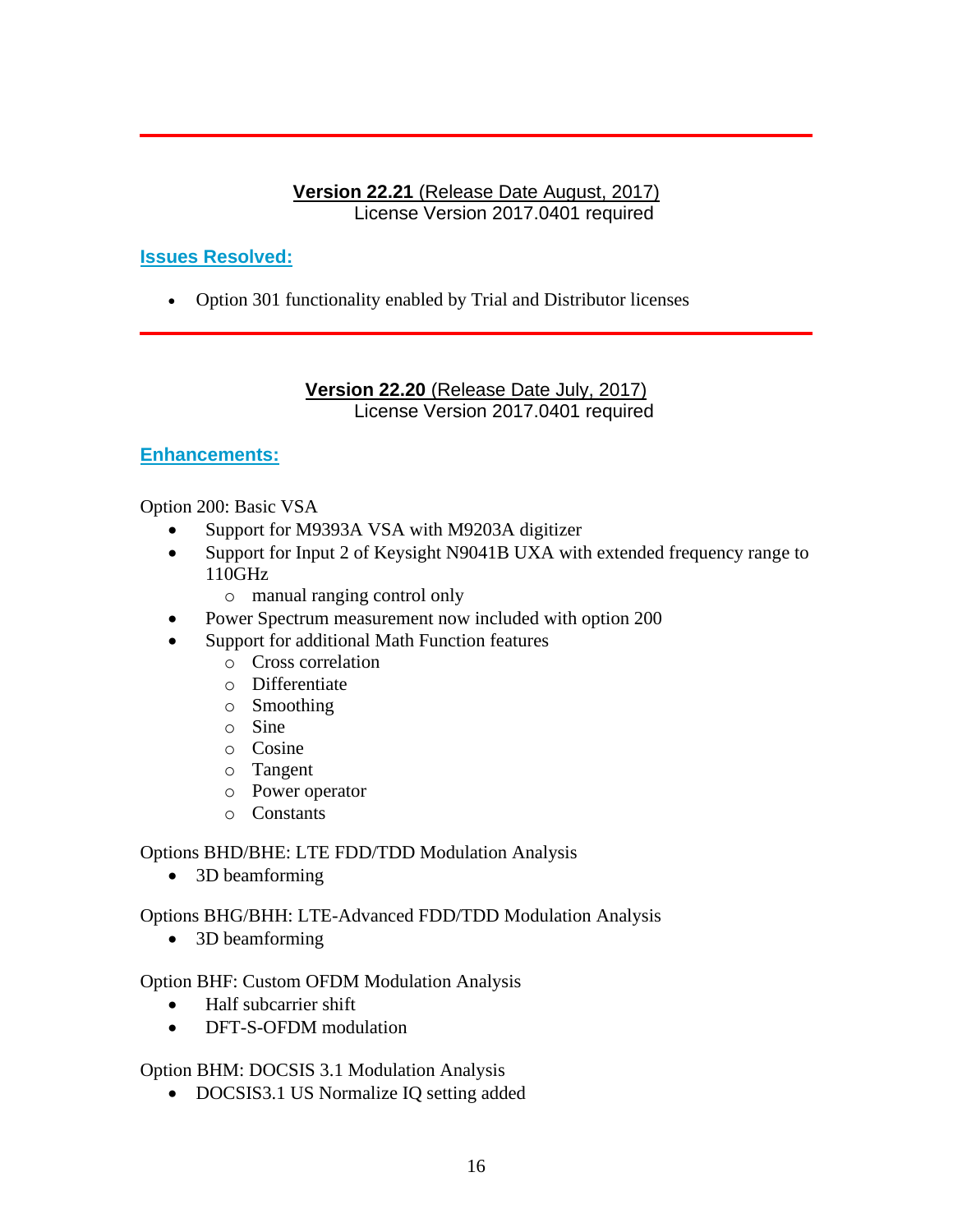Option BHN: Pre-5G Modulation Analysis

- New option
- Provides OFDM measurement trace data results for subframe analysis of signals described by the 5GTF V5G.211 standard
- Setup file compatibility with Keysight N7630C Signal Studio software

Option BHQ: Pulse Analysis

- Additional modulation types supported
	- o BPSK
	- o QPSK
	- o Frank Code
	- $P1 P4 Code$
- Graph trace for analysis

Option BHX: 802.11ax Modulation Analysis

- MU auto detection
- Symbol clock error compensation
- Inband emission measurement

**Version 22.01** (Release Date April, 2017) License Version 2017.0401 required

### **Issues Resolved:**

• Crash during startup

**Version 22.00** (Release Date April, 2017) License Version 2017.0401 required

#### **Enhancements:**

Option 200: Basic VSA

- Support for 32 bit application removed. Only 64 bit application provided starting with this release.
- Support for floating and USB licenses using Agileesofd daemon
- Keysight E7760 Wideband Transceiver support
- Input 1 of Keysight N9041B UXA support
- Keysight InfiniiVision 1000 X-series support
- Keysight M9242A PXIe Modular Oscilloscope support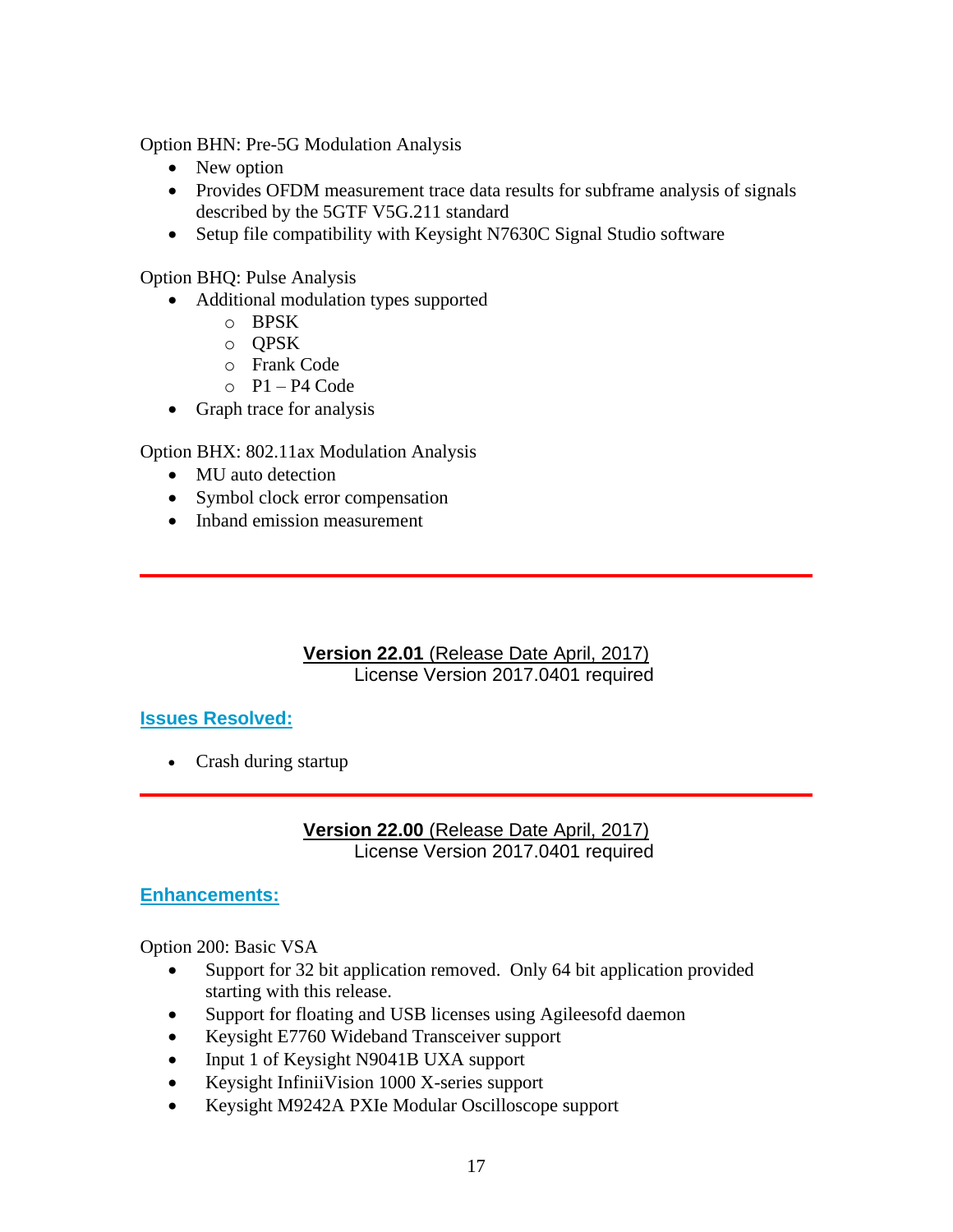- Keysight M9710A AXIe 10-bit High-Speed Digitizer support
- 2x2/3x3/4x4 MIMO support for VXT M9421A
- The maximum VSA recording length can go up to 800M samples with Keysight S-series Oscilloscopes
- Removed support for InfiniiVision 6000 series
- Removed support for InfiniiVision 7000 series
- Removed support for Infiniium 80000A/B series
- Removed support for N7109A
- Removed support for N4010A

Option BHF: Custom OFDM Modulation Analysis

• New tracking selection to include the Data Subcarriers to improve phase and timing performance

Options BHG/BHH: LTE-Advanced FDD/TDD Modulation Analysis

• Up to 64 channel measurement.

Option BHJ: 802.11 n/ac Modulation Analysis

• 802.11n analysis now included with option BHJ

Option BHM: Docsis 3.1 Modulation Analysis

- DOCSIS3.1 US measurement enhancements
	- o New optional multi-carrier filter for optimal EVM results
	- o New trace for IQ Meas Full-Band and RMS IQ Meas Full-Band
	- o Color annotation to data segment in the IQ Meas trace
	- o Synchronized ACP display of null subcarriers in the trace result
- DOCSIS3.1 DS measurement enhancements
	- o New measurement results for channel power
	- o New optional notch filter to reject the adjacent interference for optimal EVM results
	- o New trace for IQ Meas Full-Band and RMS IQ Meas Full-Band
	- o Color annotation to data segment in the IQ Meas trace

Option BHX: 802.11ax Modulation Analysis

- New option
- OFDMA and MU-MIMO for both uplink and downlink
- All PPDU formats and up to 8 users and 8x8 MIMO
- LDPC decoding

### **Issues Resolved:**

- LTE E-TM setup files corrupt
- Custom IQ Sync Not Found does not set a bit in the status register
- Docsis 3.1 Upstream Marker coupling does not work as expected
- Infiniium V,Z scopes front panel locked after disconnect or exit
- Digital Demod Custom APSK SNR cannot be read via API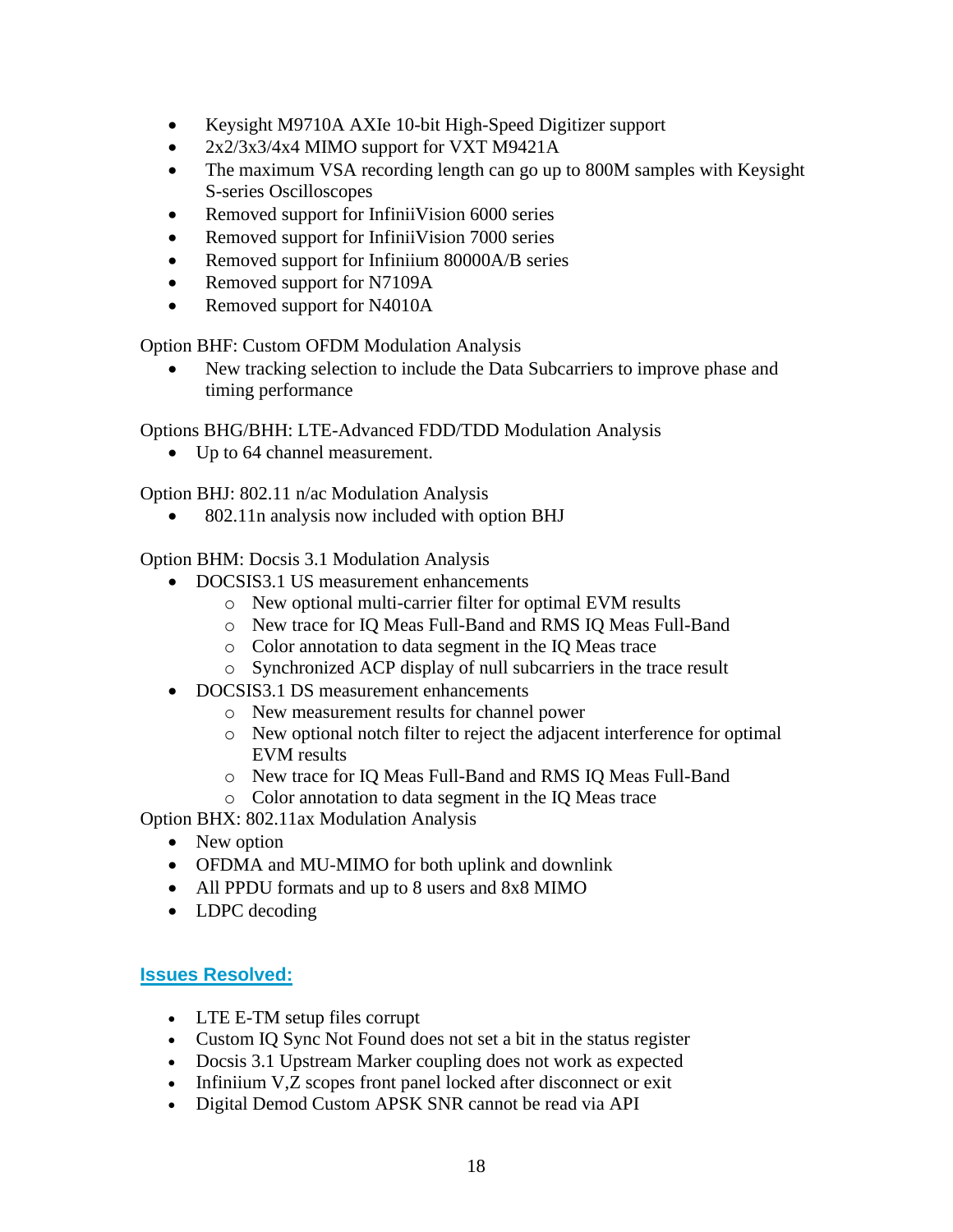- Custom OFDM Average symbol clock error is always positive
- Full bandwidth not available with DSA/DSO Z634A

### **Version 21.20** (Release Date August, 2016) License Version 2016.0401 required

### **Enhancements:**

Option 200: Basic VSA

- Windows 10 support
- Manual control of X Series analyzer attenuator and gain settings
- UXA as a tuner for Z9070B
- UXA option H1G support
- N9030B option B5X support
- New API command to set range in units of dBm

Option BHD/BHE: LTE FDD/TDD Modulation Analysis

• Support for RB power auto detection threshold

Options BHG/BHH: LTE-Advanced FDD/TDD Modulation Analysis

• Support for RB power auto detection threshold

Option BHJ: 802.11 ac Modulation Analysis

- Limited support for 802.11ax as beta
	- o Single user only

Option BHM: Docsis 3.1 Modulation Analysis

- DOCSIS3.1 US measurement enhancements
	- o BER measurement
	- o Add Copy to Manual
- DOCSIS3.1 DS measurement enhancements
	- o Multi-carrier filter
	- o Allow defining of exclude subcarriers for MER calculation

# **Issues Resolved:**

• Docsis 3.1 downstream PLC raw data bits inverted

# **Version 21.00** (Release Date April, 2016)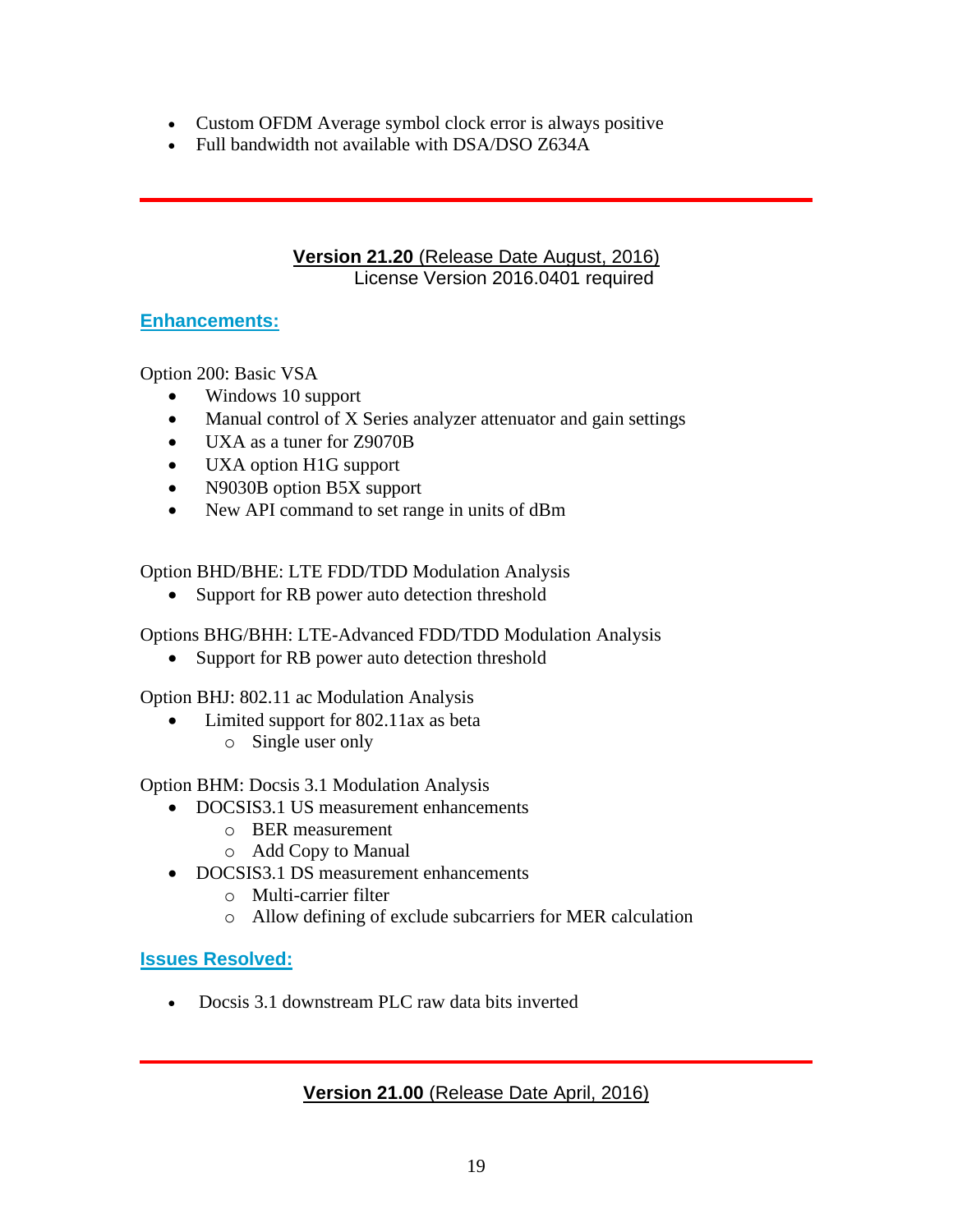### License Version 2016.0401 required

### **Enhancements:**

Option 200: Basic VSA

- Support for S-Series scopes with E band mixers
- Support for "B" models of CXA, EXA, MXA and PXA
- Support for Infiniium DSAZ592A, DSOZ592A, DSAZ632A, DSOZ632A
- Support for Z9070B RF Tuner as a standard hardware configuration
- 16-channel support with dual M9703A or M9703B Digitizers

Option B7U: Modulation Analysis for W-CDMA (3GPP) and HSPA+

• DTCH based BER/BLER (RMC 12.2K)

Option BHF: Custom OFDM Analysis

- Variable CP and time gaps
- Multi carrier filtering

Option BHD/BHE: LTE FDD/TDD Modulation Analysis

• Time scale factor extended to 1000

Options BHG/BHH: LTE-Advanced FDD/TDD Modulation Analysis

- LTE-A CSI-RS 8x8 MIMO Info Table
- PSDCH (physical sidelink dedicated channel) support
- Time scale factor extended to 1000

Option BHL: Channel Quality Measurement

- Significant speed improvement for the case of large tone count
- Stimulus bandwidth can now extend to full measurement span (previously limited to span  $x$  5/6)
- Sample utility supports N8241A AWG and M8190A + PSG

Option BHM: Docsis 3.1 Modulation Analysis

- Upstream measurement (New)
- DOCSIS3.1 Downstream measurement enhancements
	- $\circ$  Embedded profile editor for Profile A-P and support for mixed modulation
	- o Allow removal up to 5 sub-carriers for MER calculation

Option BHP: FMCW Radar Analysis

- Copy Auto to Manual function for auto detected reference regions
- Support for customizable decimation for FM traces

Option BHQ: Pulse Analysis

- Ability to export the entire recording at once for Pulse Descriptor Word (PDW)
- Support for 2-channel measurements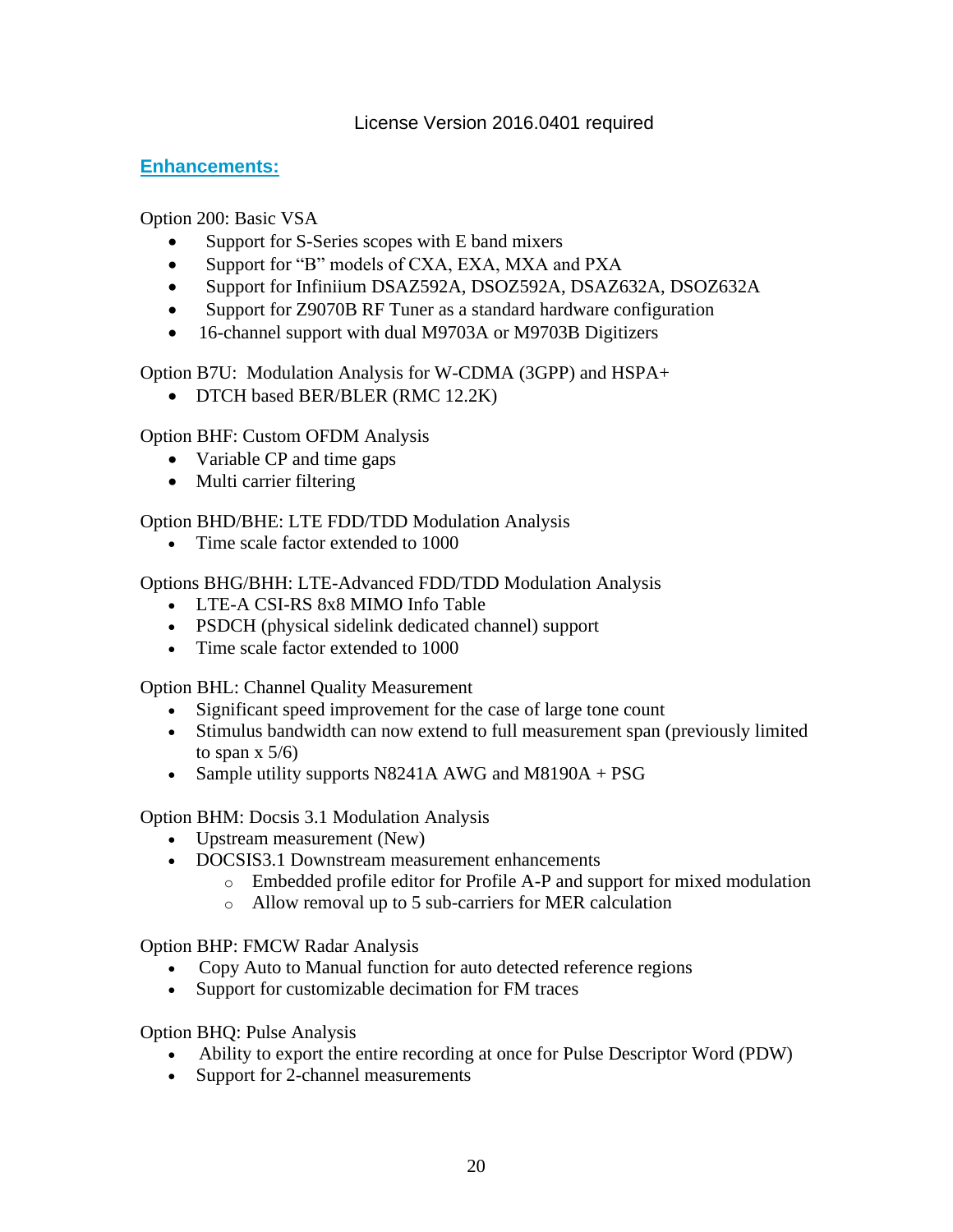### **Issues Resolved:**

- Custom IQ Equalizer behavior changes after pressing Reset
- Aborting measurement or recording causes error message "error locking deep capture resource"
- DSP error when configuring triggering with UXA

### **Version 20.20** (Release Date October, 2015) License Version 2015.0601 required

# **Enhancements:**

Option 200: Basic VSA

- Support for M9420A VXT PXIe Transceiver Modules
- Support for InfiniiVision 3000T Series
- Support for Infiniium DSAZ594A, DSOZ594A
- E-Band Mixer Utility

Option BHF: Custom OFDM Analysis

• IEEE 802.11ah presets added

Option BHJ: 802.11 ac Modulation Analysis

• 1024QAM support

Option BHM: Docsis 3.1 Downstream Modulation Analysis

• BER testing for variable-bit-loading profiles

### Option BHP: FMCW Radar Analysis

• New measurement pause test conditions ("between" and "not between")

Option BHQ: Pulse Analysis

New measurement pause test conditions ("between" and "not between")

### **Issues Resolved:**

• Crash occurs when sending SCPI commands while connected to PXI hardware

### **Version 20.00** (Release Date July, 2015) License Version 2015.0601 required

**Enhancements:**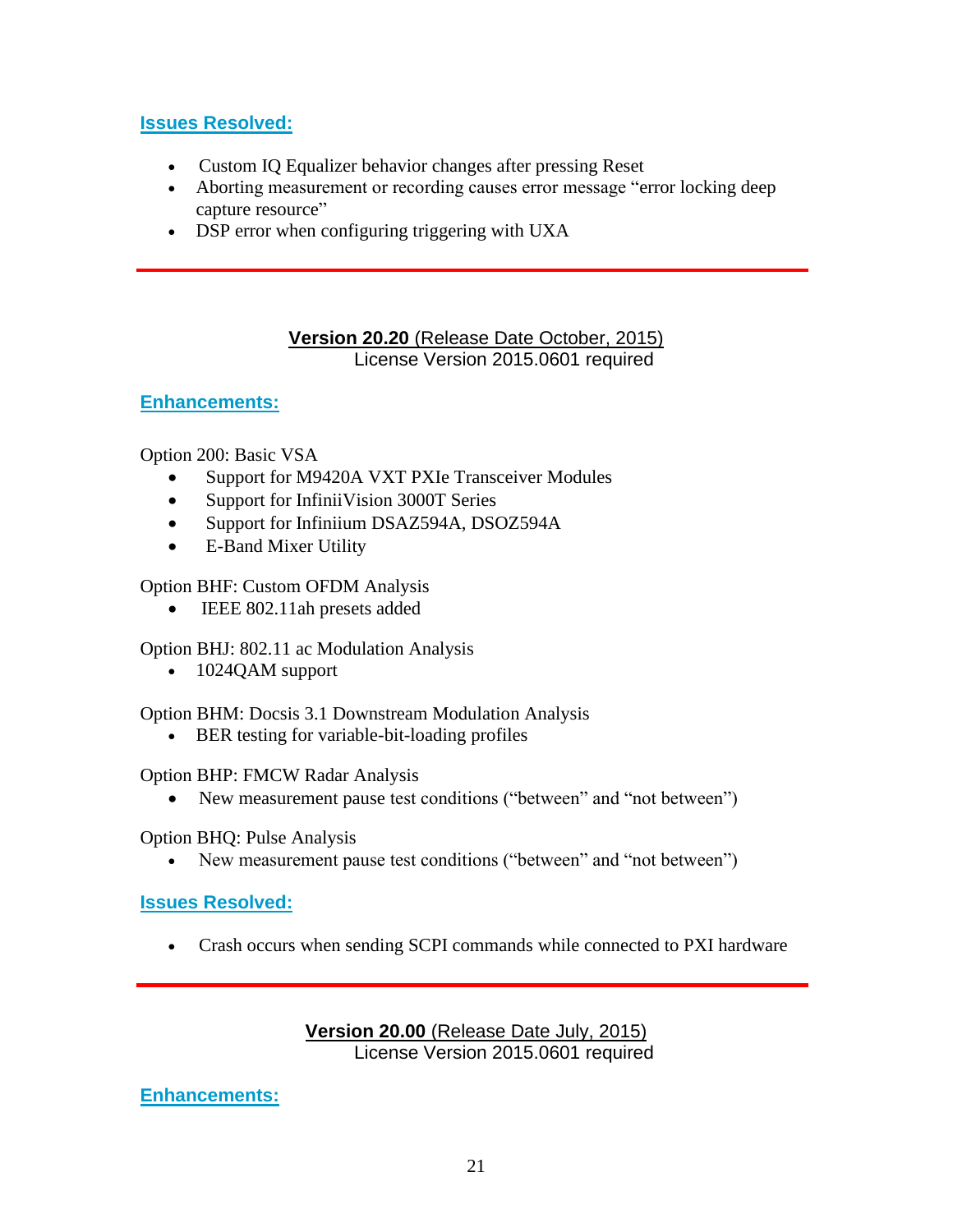Option 200: Basic VSA

- Increase maximum input sample points from 82 MSa to 134 MSa for the 64-bit version
- Support for M9290A CXA-m PXIe Signal Analyzer
- Support for M1971E smart mixer
- Support for Infinivision 6000X Series
- Support for Infiniium V Series
- 5 MSa limit removed from X- Series analyzers

Options BHG/BHH: LTE-Advanced FDD/TDD Modulation Analysis

- DL PDSCH 256QAM (E-TM3.1a) support in 3GPP Rel-12
- UL virtual cell ID support in 3GPP Rel-11

Option BHJ: 802.11 ac Modulation Analysis

- Frequency estimation mode selection
- Automatic symbol timing adjustment
- Frequency dependent IQ impairment estimation and compensation

Option BHK: Custom IQ Modulation Analysis

- Add disabling frequency estimation option
- Improved constellation preset UI (including new DVB-APSK presets)
- Improved synchronization pattern search

Option BHM: Docsis 3.1 Downstream Modulation Analysis

- New demodulation result summary for raw bit stream and information through demodulation and decoding process
- User profiler editor for profile configuration even with mixed modulation formats
- MER for ZBL
- Average power over measurement interval in dBm

Option BHP: FMCW Radar Analysis

• New FMCW phase noise spectrum trace

Option BHQ: Pulse Analysis

- Add triangular FM chirp, Barker code detection and analysis
- Automatic detection of modulation per pulse (CW, LFM, Triangular FM, and Barker)
- Save PDW into .csv file for use by Keysight UXG

### **Version 19.50** (Release Date April, 2015) License Version 2014.1101 required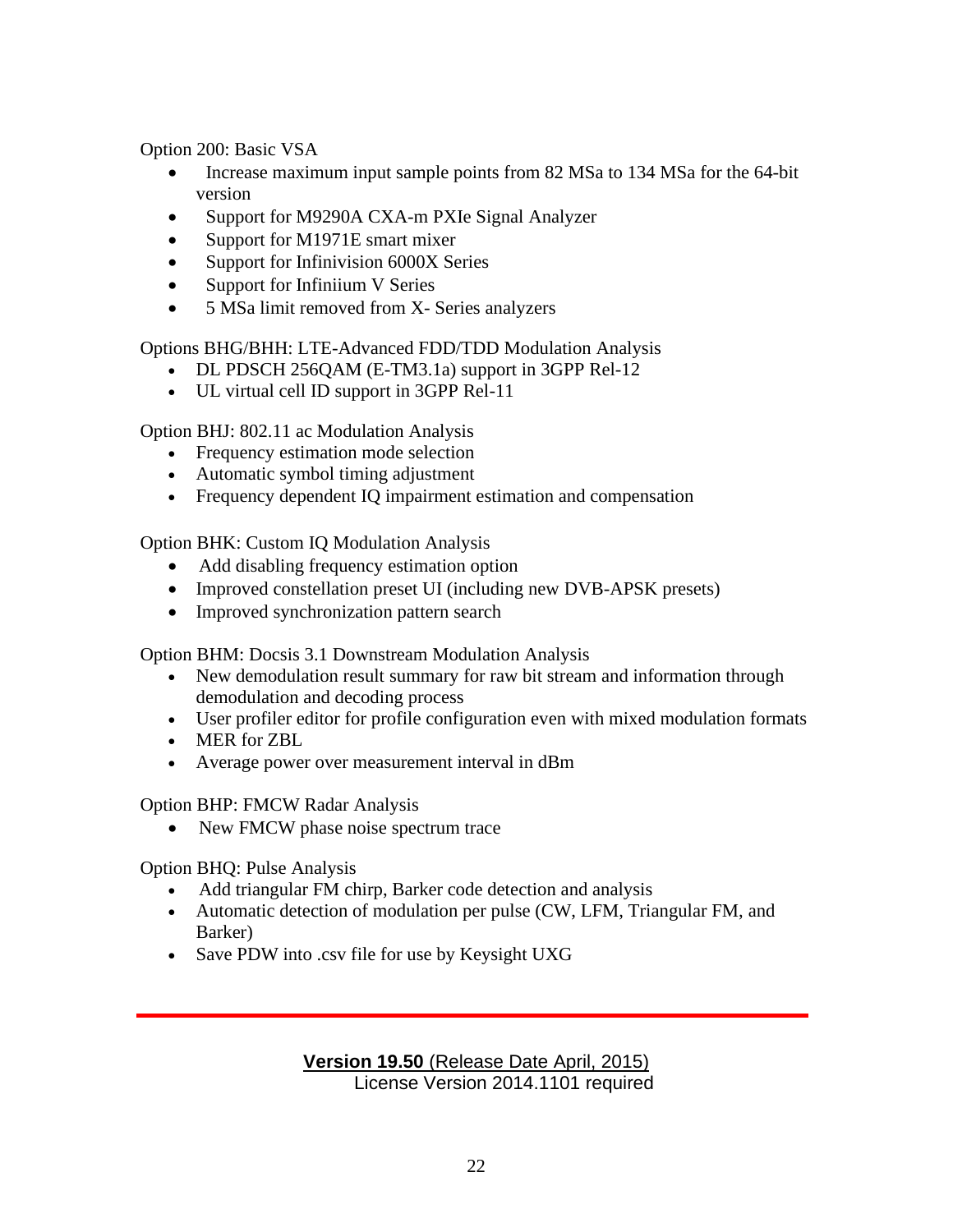### **Enhancements:**

Option AYA: Digital Modulation Analysis

• Added 4RC reference filter for HCPM modulation used by APCO25

Option BHJ: 802.11 ac Modulation Analysis

Added two frequency estimation modes, preamble  $\&$  pilots, preamble  $\&$  pilots  $\&$ data

Option BHM: Docsis 3.1 Downstream Modulation Analysis

• New Option

### **Version 19.02** (Release Date March, 2015) License Version 2014.1101 required

# **Issues Resolved:**

- UXA external/IFMag/FMT triggers produce DSP errors for higher spans  $(>230MHz)$ .
- UXA Time Qualified Trigger minimum step size increased for higher spans  $(>230MHz)$ .
- Startup error when Keysight IO Libraries is not installed.
- Crash when CSI-RS is enabled in LTE Advanced measurement.
- Degraded CSI-RS EVM when measurement interval is  $\leq 1$  slot.
- Power Spectrum measurement not enabled with trial license.
- Symbol clock error reported is not accurate with Upstream Docsis signals

**Version 19.00** (Release Date December, 2014) License Version 2014.1101 required

# **Enhancements:**

Option 200: Basic VSA

- Option 300: Hardware Connectivity is now included with option 200
- Support for N9040B, UXA.
- Support for segmented capture.
- Time qualified triggering.
- VXI hardware support discontinued.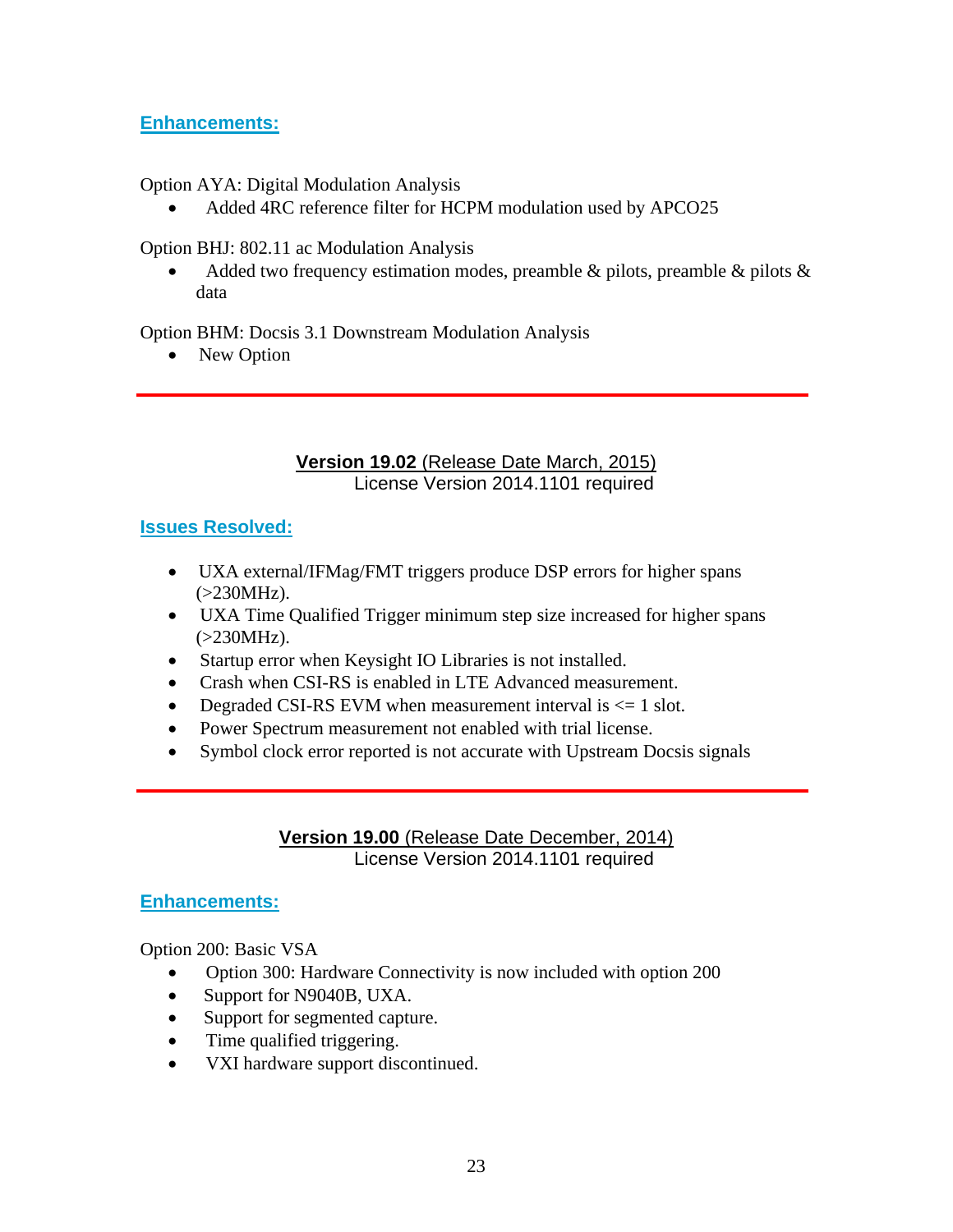### Option BHD/BHE: LTE FDD/TDD Modulation Analysis

• Support for Version 13.1.1 Signal Studio Setup files

Options BHG/BHH: LTE-Advanced FDD/TDD Modulation Analysis

- Cross-carrier in-band emission measurement
- Cross-carrier scheduling
- DCI decoding for Rel-10
- Transmission Mode 9 (up to 8x8 MIMO) auto-detection

Option BHK: Custom IQ Modulation Analysis

Support for analysis on two channels

Option SSA: Spectrum Analysis

- Support for zero span measurement
- Equivalent sweep time
- Sweep trigger
- SCPI for gate trigger
- Additional X-series SA compatible SCPI commands

Option BHL: Channel Quality Measurement

- New Option
- Multi-tone stimulus based channel response measurement

Option BHP: FMCW Radar Analysis

- New Option
- Modulation quality measurements on multi-chirp linear FM modulated signals

Option BHQ: Pulse Analysis

- New Option
- Support for various Keysight hardware platforms with wide dynamic range and analysis bandwidth required by narrow pulse analysis

### **Issues Resolved:**

- Crash occurs after presetting a multi-measurement configuration that includes one or more digital demod measurements.
- Sync search fails in Custom IQ.

### **Version 18.70** (Release Date August, 2014) License Version 2014.0501 required

**Enhancements:**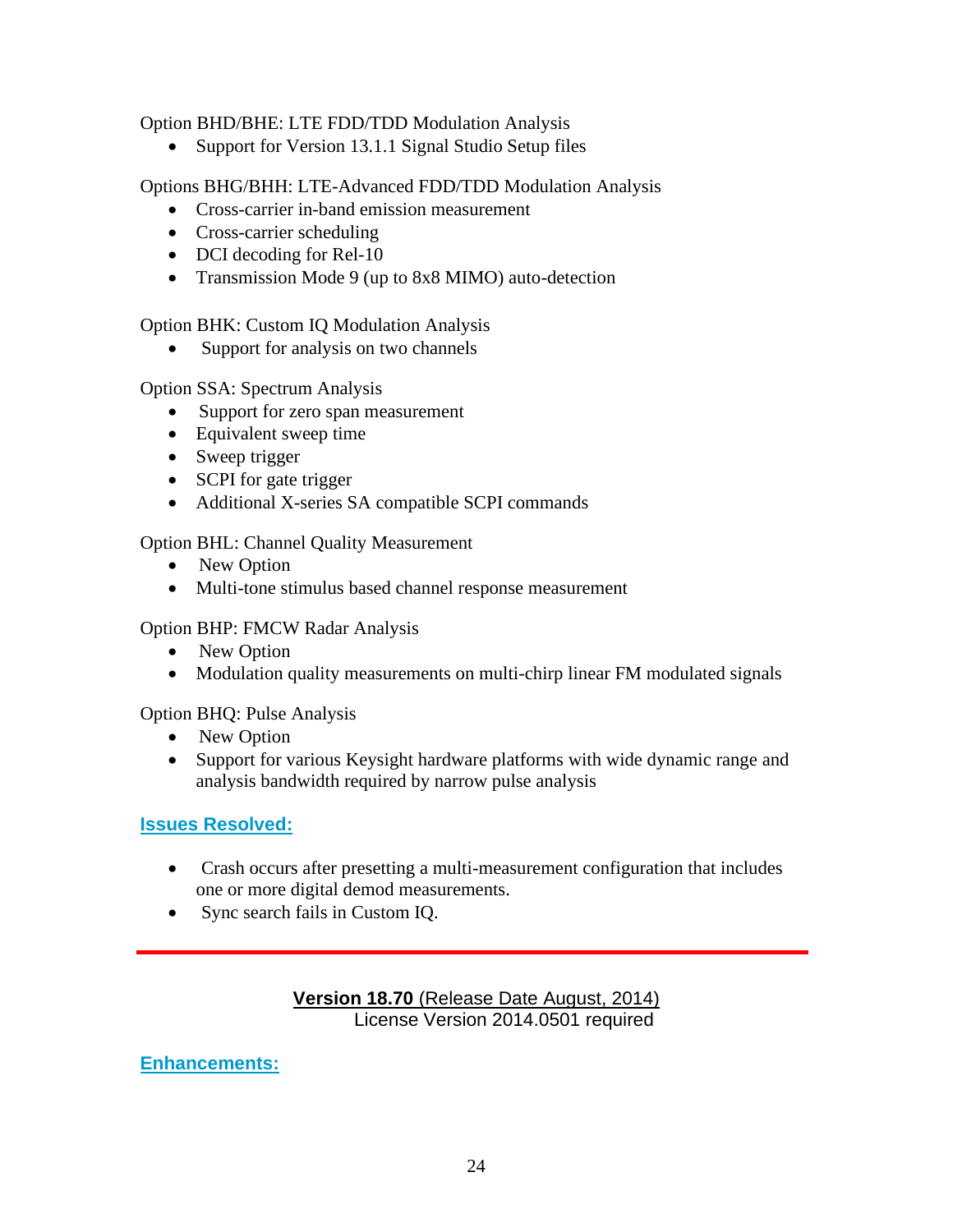Option 200: Basic VSA

• Cosmetic rebranding to Keysight Technologies

#### **Version 18.50** (Release Date August, 2014) License Version 2014.0501 required

#### **Enhancements:**

Option 200: Basic VSA

- Sequencing measurements
- Trace Averaging
- In process SCPI Server including support for HiSLIP connections
- Support for running 89600 in process

Option 300: Hardware Connectivity

- Support for Infiniium Z-Series scopes.
- Support for M9393A.
- Resource sharing of M9393 and M9391 Vector Signal Analyzers using M9000 Resource Manager.

Options BHG/BHH: LTE-Advanced FDD/TDD Modulation Analysis

• SCPI Support

Option BHF: Custom OFDM Analysis

• Support for 8192-QAM and 16384-QAM

Option SSA: Spectrum Analysis

- New Option
- Supports M9391A and M9393A
- Limited X-Series SA Mode Compatible SCPI

#### **Version 18.02** (Release Date September, 2014) License Version N/A required

This version was never officially released but was mistakenly included on the factory disk image of X Series analyzers that shipped with A.14.54 software. This version will not run with an error message:

- >> Unable to load one or more of the requested types. Retrieve the LoaderExceptions property for more information.
- >> Agilent 89600 VSA software failed to start exit code -1.
- If you have this version installed on your analyzer please upgrade to a released version.

<sup>&</sup>gt;> Startup Failed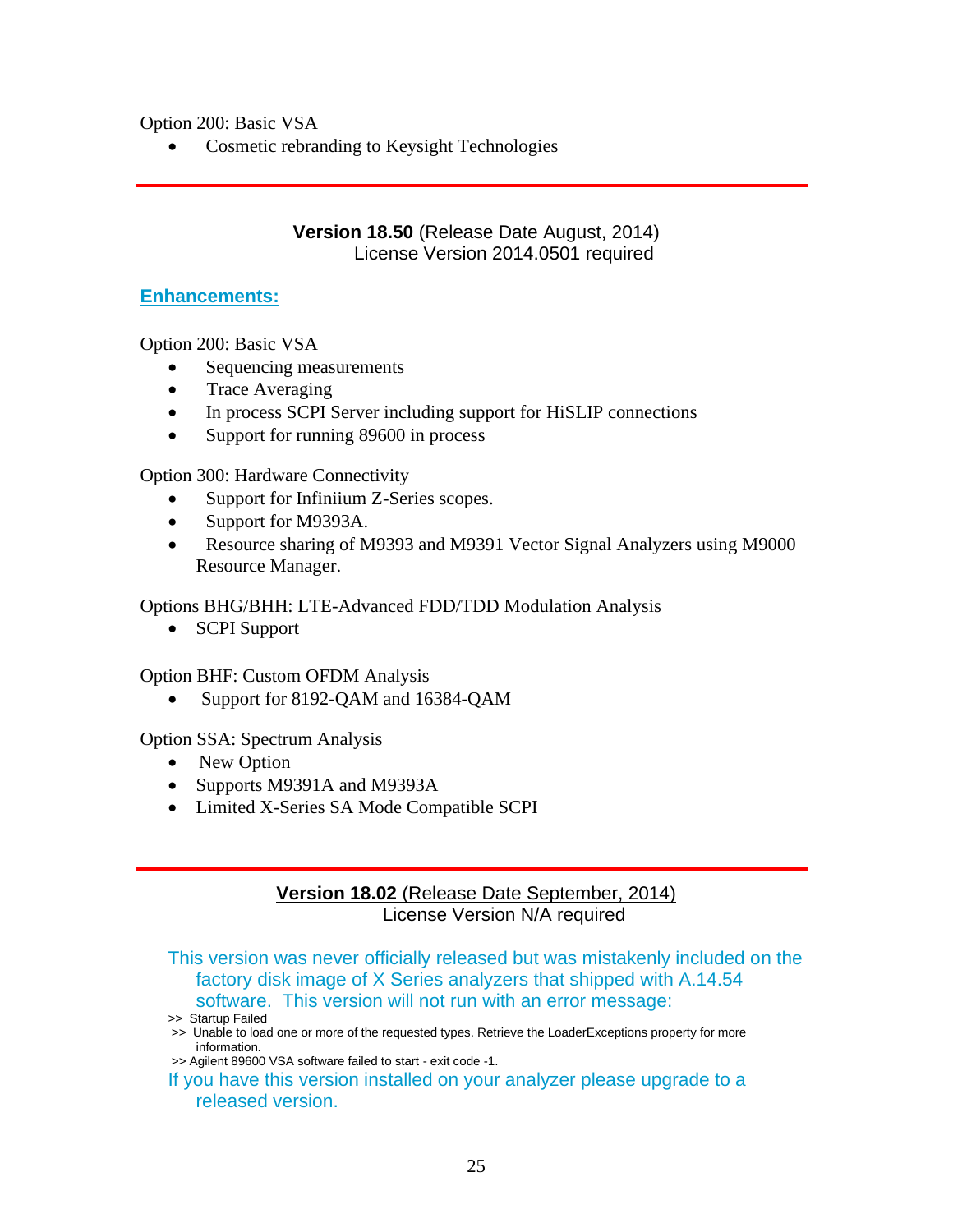### **Version 18.00** (Release Date May, 2014) License Version 2014.0501 required

# **Enhancements:**

Option 200: Basic VSA

- Support for Windows 8 (WinXP no longer supported)
- Increase maximum input sample points by 10-fold for the 64-bit version.
- Increase the maximum decimation factor to allow narrower RBW for wide-band analysis for the 64-bit version.
- Graph traces can use stimulus/response data at different center frequencies.
- Support of Matlab Simulink discontinued.

Option 300: Hardware Connectivity

- Support for Infiniium S-Series scopes.
- Support logic analyzers with the 64 bit application.

Options BHG/BHH: LTE-Advanced FDD/TDD Modulation Analysis

- Support for UL-MIMO single channel analysis.
- Support measuring LTE release-11 defined sub-frame type.
- Add Time Alignment Error results between component carriers to the error summary table.

Option BHK: Custom IQ Modulation Analysis

• New option.

Model 89620B/BN: 89600 WLA software

• Support for Release 10 RRC message decoding.

# **Version 17.22** (Release Date April, 2014) License Version 2013.0601 required

# **Issues Resolved:**

- Measurements can be slowed on some processors due to blocking threads in the Intel DSP libraries.
- Legacy floating licenses (agilevsa2) not working, introduced in 17.21.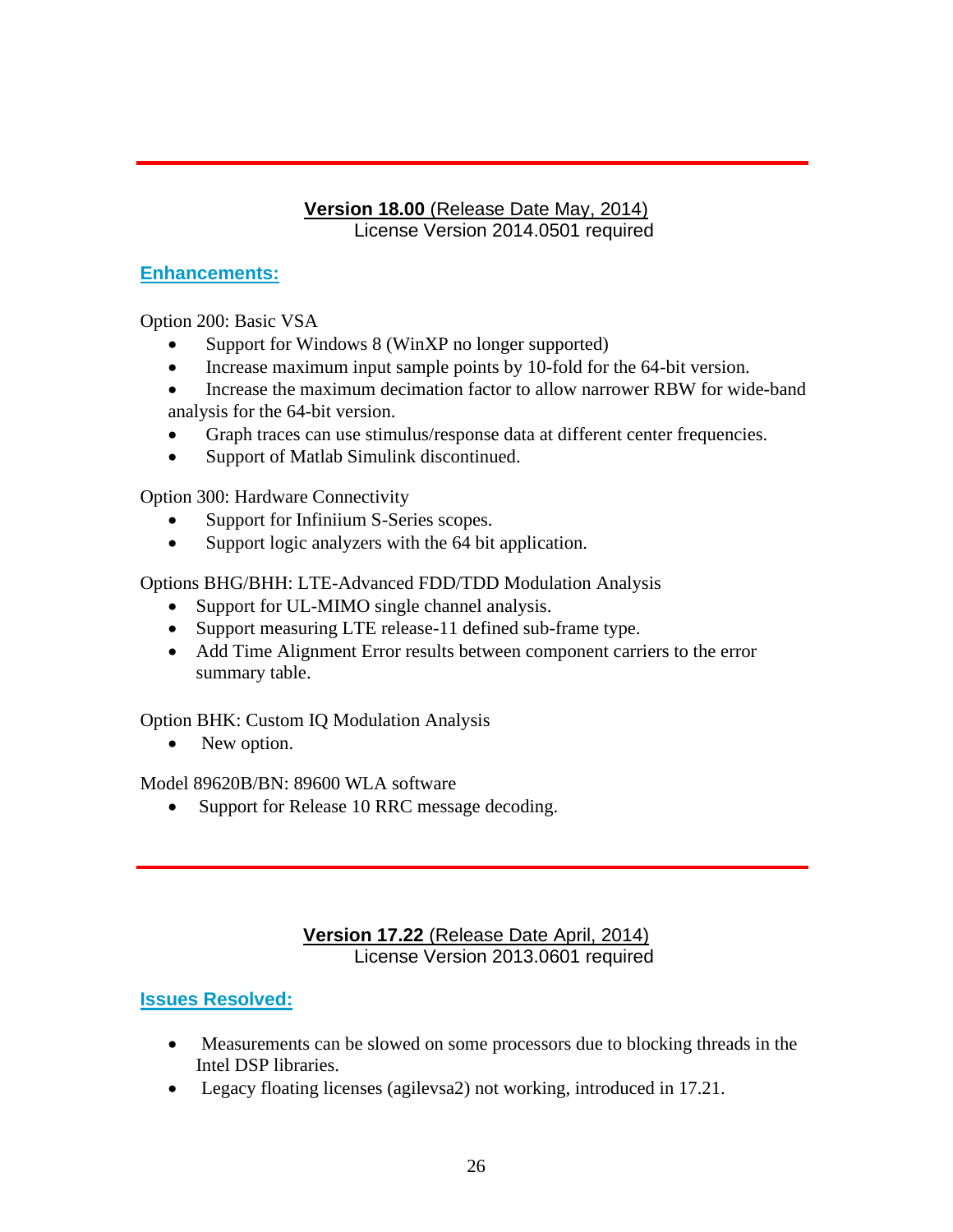### **Version 17.21** (Release Date February, 2014) License Version 2013.0601 required

# **Issues Resolved:**

• Errors when running on Intel Haswell processors.

### **Version 17.20** (Release Date October, 2013) License Version 2013.0601 required

### **Enhancements:**

Option 300: Hardware Connectivity

• Added user preference to automatically restore measurement after hardware configuration change.

Option AYA: Digital Modulation Analysis

- Added presets and new metrics to support Wi-SUN 2-FSK modulation quality measurements.
- Enhanced custom APSK measurement to handle non-uniform phase shift definitions for the case of 4 or 6 constellation states.
- Added MER metrics to the Syms/Errs summary table for 8PSK.
- Extended QAM modulation quality analysis to include QAM2048 and QAM4096.

**Version 17.00** (Release Date June, 2013) License Version 2013.0601 required

### **Enhancements:**

Option 200: Basic VSA

- Complex Stimulus / Response: new Graph traces for computing and plotting AM/AM, AM/PM, Gain Compression, Differential EVM and other key metrics for power amplifiers and other two port devices.
- Added support for Blackman-Harris, Kaiser-Bessel, and Gaussian window types.

Option 300: Hardware Connectivity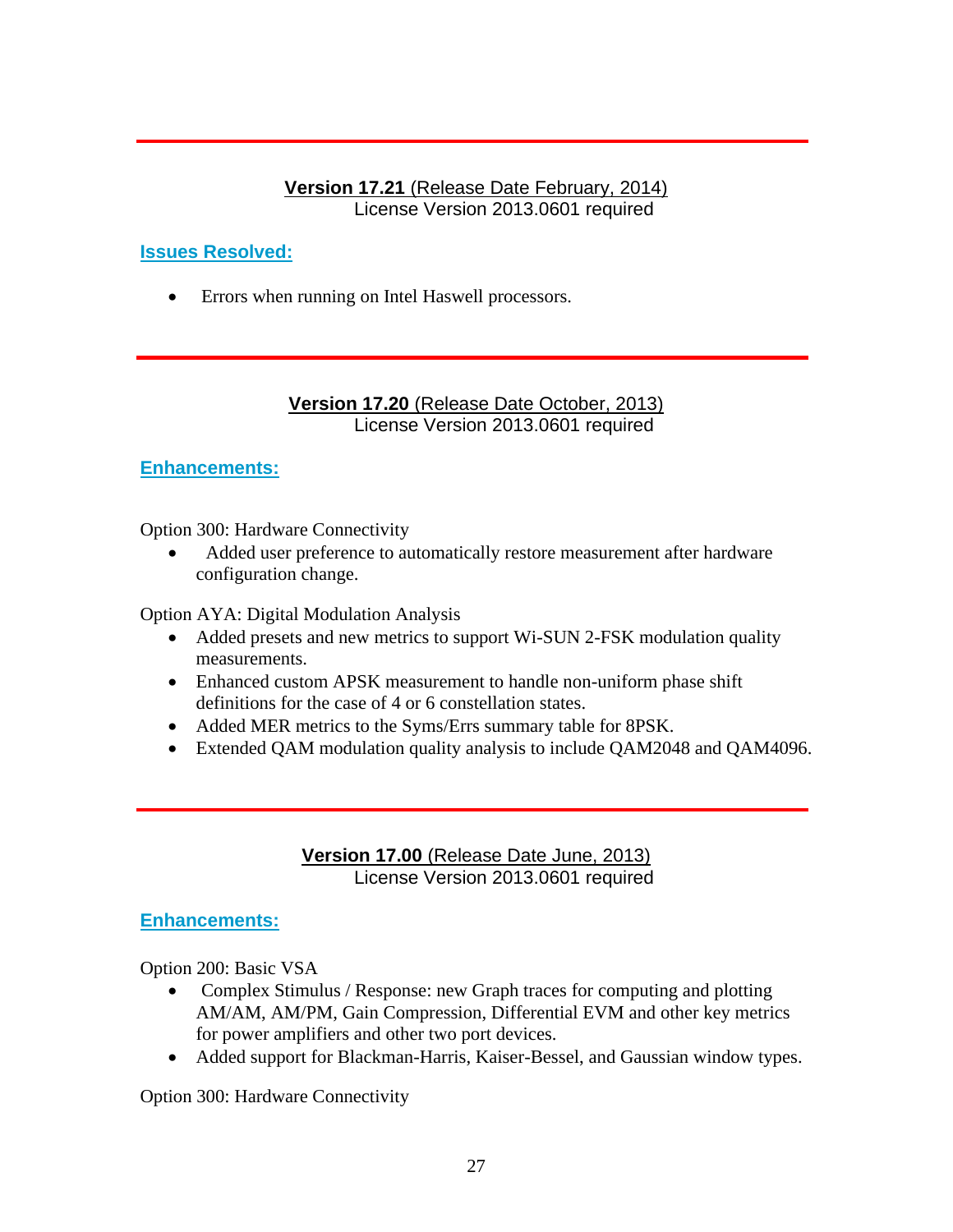- Support for frequency-mask triggering (FMT) using Agilent X-Series Analyzers Option RT1/RT2.
- Support for Agilent Infiniium MSOX90000 Series oscilloscopes.

Option BHD/BHE: LTE FDD/TDD Modulation Analysis

- Improved power level auto-detection for downlink control channels (P-SS, S-SS, PBCH, PCFICH).
- Uplink auto-detection of frame boundary (for automatic exclusion of EVM transient time).

Options BHG/BHH: LTE-Advanced FDD/TDD Modulation Analysis

• Updates to decoding for UL PUCCH UCI.

Model 89620B/BN: 89600 WLA software

- Support for simultaneous Uplink and Downlink measurements and protocol analysis has been added.
- Charting capabilities have been improved.
- Examples have been added to demonstrate protocol analysis verification tasks such as: UL/DL throughput, UL power control, and connection setup.

# **Issues Resolved:**

• Errors when attempting to upload large files to a signal generator

### **Version 16.20** (Release Date March, 2013) License Version 2012.1201 required

# **Enhancements:**

Option 200: Basic VSA

• Additional SCPI commands and queries for all Input Correction and Correction APIs

Option 300: Hardware Connectivity

- Support for Agilent Infiniium 9000 H-Series oscilloscopes.
- Support for 13 GHz models of Agilent Infiniium 90000 X-Series oscilloscopes.

Option AYA: Digital Modulation Analysis

- New measurement parameter to specify EVM Normalization Reference as either Constellation Maximum (default) or Reference RMS.
- Improved filter response when filter alpha <0.4, for the following formats:

| Custom APSK<br><b>BPSK</b> |  |
|----------------------------|--|
|----------------------------|--|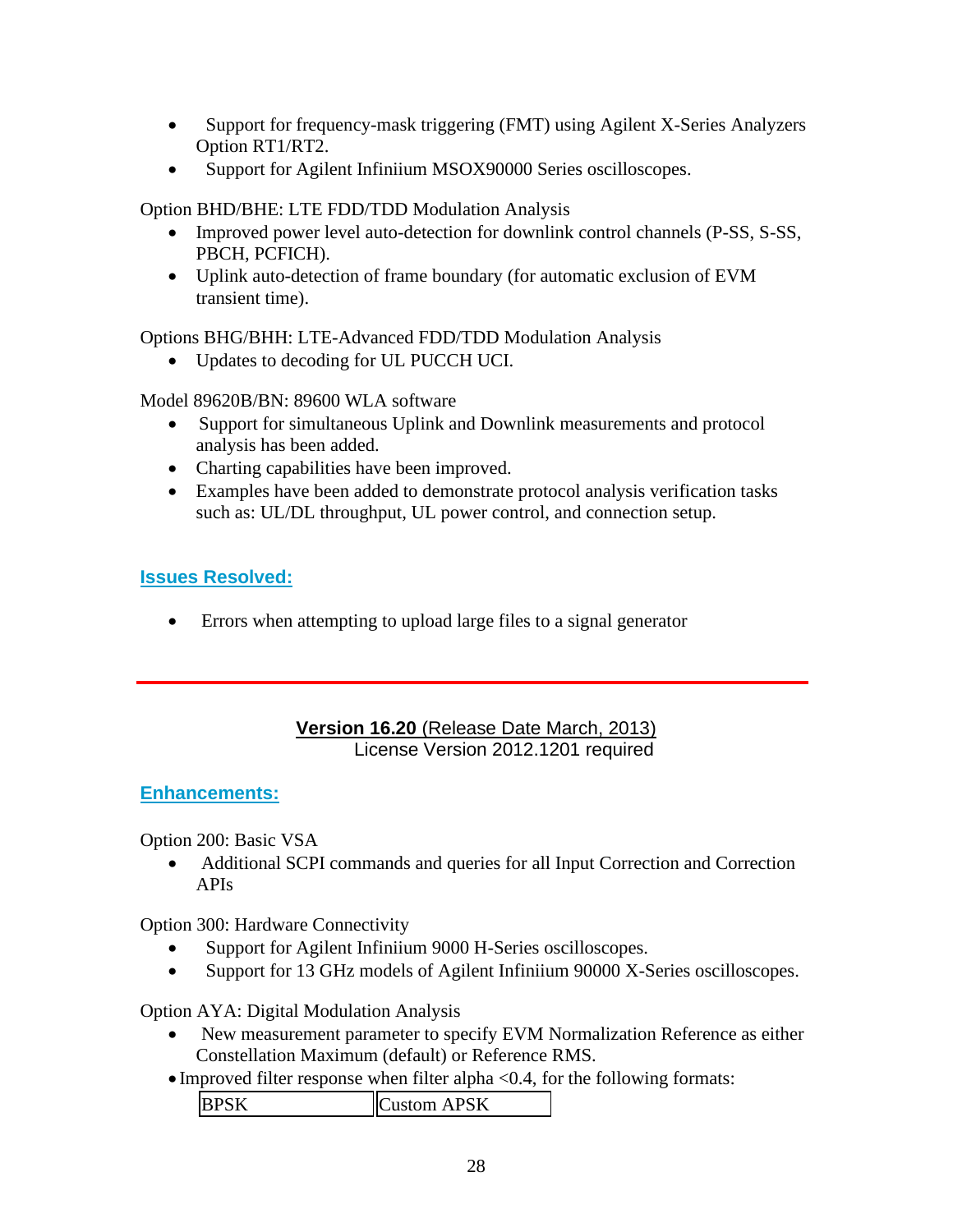| <b>QPSK</b>  | $  16-APSK$       |
|--------------|-------------------|
| <b>DOPSK</b> | $  16-APSK w/DVB$ |
| 8-PSK        | $32-APSK$         |
| D8PSK        | $  32-APSK w/DVB$ |

Option BHF: Custom OFDM Analysis

• Support for 2048-QAM and 4096-QAM.

### **Issues Resolved:**

• Host ID changes after a reboot

#### **Version 16.01** (Release Date January, 2013) License Version 2012.1201 required

#### **Issues Resolved:**

• Startup Error on Win XP with no network connectivity and no Windows Updates

### **Version 16.00** (Release Date December, 2012) License Version 2012.1201 required

### **Enhancements:**

Option 200: Basic VSA

- Improved synchronization within Multi-Measurements Analysis using multiple hardware configurations.
- Support for customized routing of physical input channels onto measurement channels.
- Additional SCPI commands and queries for improved coverage of the .NET API
- Simplified download of current recording for arbitrary waveform playback through Source control.
- Option 105: Dynamic link to ADS/SystemVue is now included with option 200.
- Option 106: Link to MathWorks Simulink is now included with option 200.

Option 300: Hardware Connectivity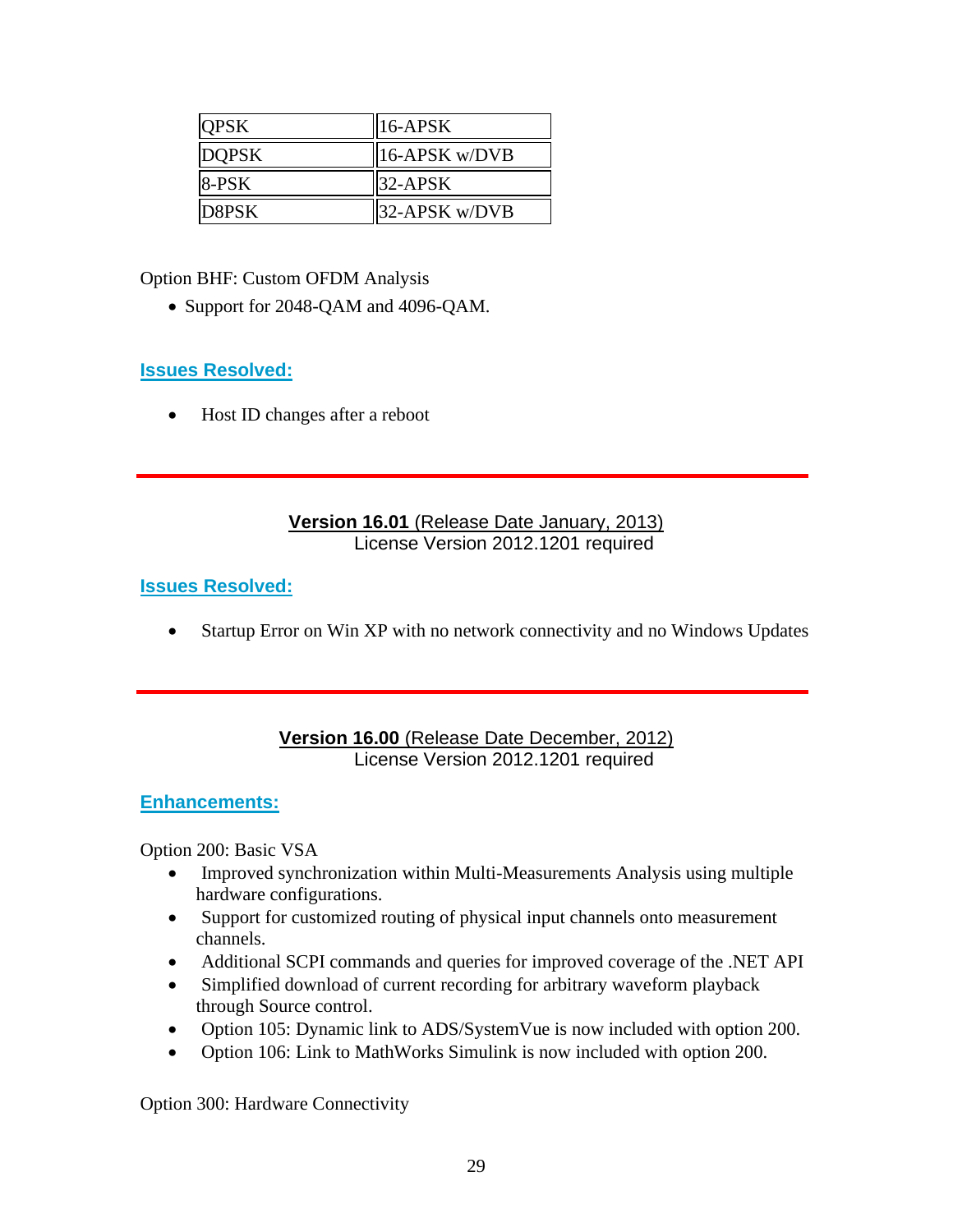• Support for Agilent InfiniiVision 4000 X-Series Oscilloscopes

### Option BHD/BHE: LTE FDD/TDD Modulation Analysis

- Support for FDD Beamforming has been added.
- Support for analysis of MBSFN with mixed-mode CP's has been added.
- Summary metrics have been added for in-band emissions and spectral flatness measurement results.

Options BHG/BHH: LTE-Advanced FDD/TDD Modulation Analysis

- Support for PUCCH Format 3 has been added.
- Support for TM9 (Downlink 8x8 MIMO) has been added.
- Support for CSI-RS analysis has been added.

Option BHJ: 802.11 ac Modulation Analysis

- Support for 8x8 MIMO analysis.
- Support for Multi-User analysis.
- Support for Dynamic Phase Noise measurement.
- Channel equalization has been improved, including an optional frequencydomain smoothing algorithm.

Option BHA: TETRA (TEDS) Modulation Analysis

- New option
- Measurement analysis matching 89600 VSA 12.02 capabilities.

# **Issues Resolved:**

• Translator Framework failures related to Null Reference Exception

### **Version 15.01** (Release Date August, 2012) License Version 2012.0401 required

# **Enhancements:**

Option 300: Hardware Connectivity

Support for Agilent Infiniium 90000 Q-Series Oscilloscopes.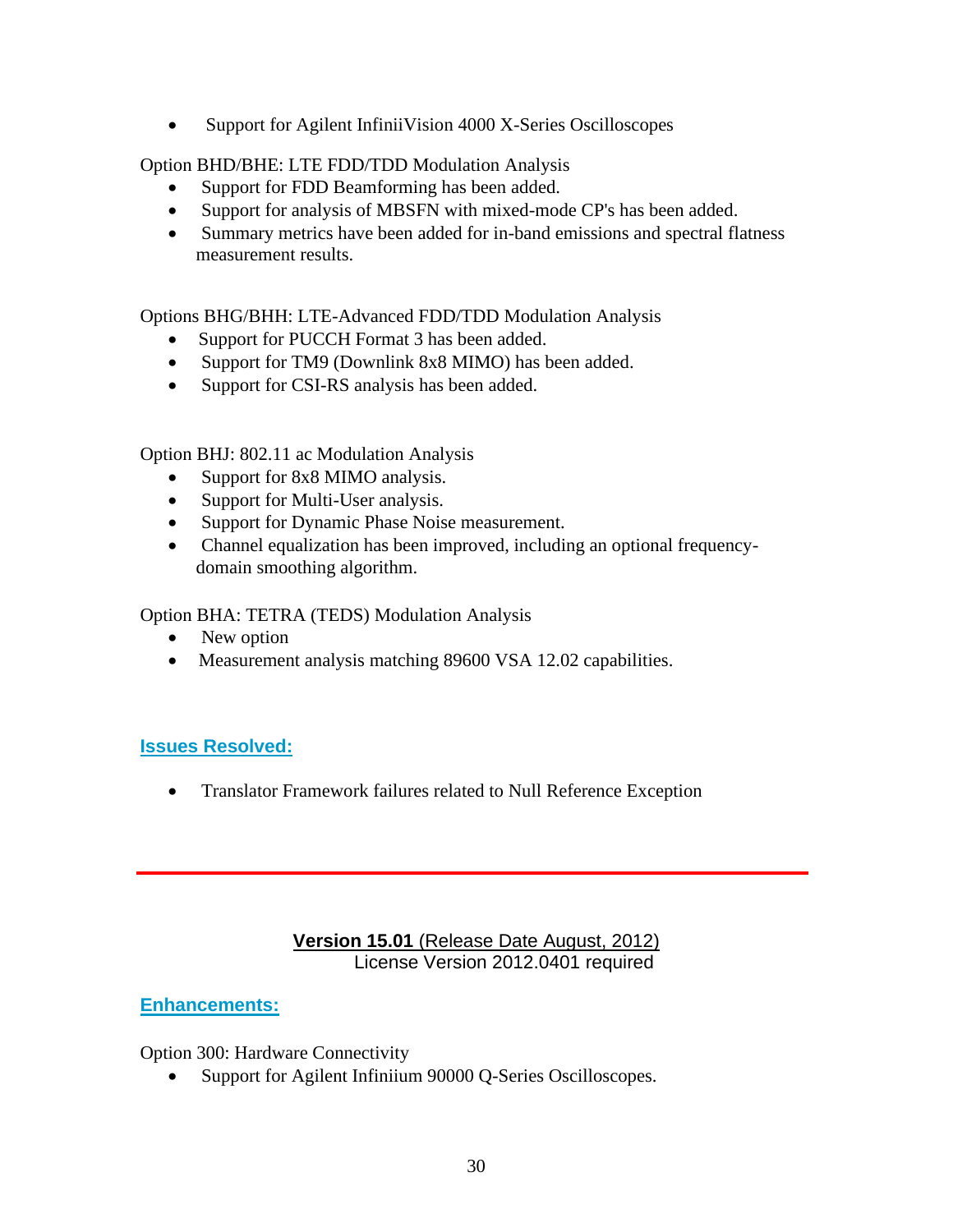- Support for Agilent InfiniiVision 3000 X-Series 1 GHz Bandwidth **Oscilloscopes**
- Support for source control using N5172B EXG, N5182B MXG

Option BHF: Custom OFDM Analysis

• Support for non-power-of-two FFT sizes

#### **Issues Resolved:**

- Unsigned assembly error
- Connection to Logic Analyzers fails
- Translator Framework interferes with non-English keyboards

### **Version 15.00** (Release Date April, 2012) License Version 2012.0401 required

#### **Enhancements:**

Option 200: Basic VSA

- Native 64-bit 89600 VSA application (32-bit 89600 VSA application still supported).
- Multi-Measurements Analysis. Note: because this can potentially use a large amount of memory, we recommend using the 64-bit 89600 VSA application when doing Multi-Measurements analysis.
- Multiple Trace Windows.
- Support for channel configurations using 8 input channels.
- Cross-channel measurements (cross-correlation, coherence, etc.) now support arbitrary pairs of channels.
- Improvements to SCPI API help documentation, and some additional commands and queries.
- Source control and arbitrary waveform playback using signal recording files.

Option 300: Hardware Connectivity

- Support for Agilent InfiniiVision 3000 X-Series oscilloscopes.
- Support for source control using Agilent ESG/MXG/PSG-series signal [generators.](http://www.agilent.com/find/sources)
- Support for external mixing using Agilent X-series signal analyzers.
- Support for the Agilent N6841A RF Sensor.
- Support for 8-channel configuration of Agilent N7109A Multi-Channel Signal Analyzer.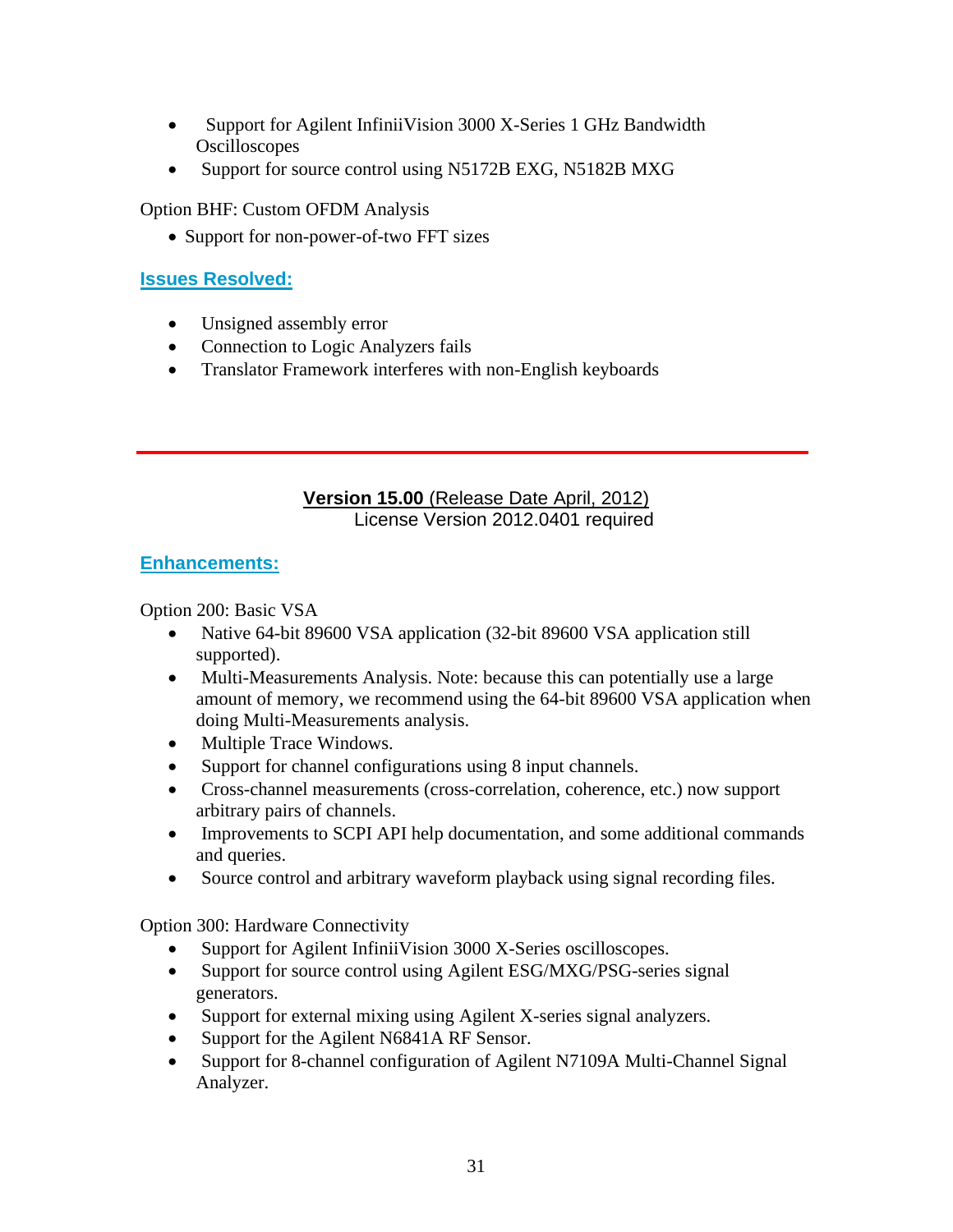Option 105: Link to EEsof ADS/SystemVue

Support for ADS connectivity is now available with ADS 2011.10.

New Option 106: Link to the MathWorks Simulink Model-Based Design

- Agilent 89600 VSA Blockset now supports side-by-side installations of 89600 VSA version 14.23 and newer.
- Supports MATLAB versions 2010a and newer.
- 89600 VSA Blockset installation available from the More Installation Choices section of the 89600 Software Installation Manager.

Option AYA: Digital Modulation Analysis

• Support for Shaped Offset QPSK modulation format, including filter and preset for SOQPSK-TG (IRIG 106).

Option BHD/BHE: LTE FDD/TDD Modulation Analysis

- Support for Positioning-RS analysis
- Support for analysis of MBSFN-RS/PMCH
- Support for 8-antenna beamforming analysis (TDD only)

Options BHG/BHH: LTE-Advanced FDD/TDD Modulation Analysis

• Support for Inter-band Carrier Aggregation

### **Version 14.23** (Release Date February, 2012) License Version 2011.0701 required

### **Enhancements:**

Option 300: Hardware Connectivity

• Support for 160 MHz analysis bandwidth when using N9030A-B1X with PXA Signal Analyzers (requires firmware version A.10.00 or later)

New Option 244: 89600 VSA software for Simulation Environments

• Available for 89601BE and 89601BNE products. Enables simulation environment use of the 89600 VSA software without hardware connectivity.

> **Version 14.20** (Release Date October, 2011) License Version 2011.0701 required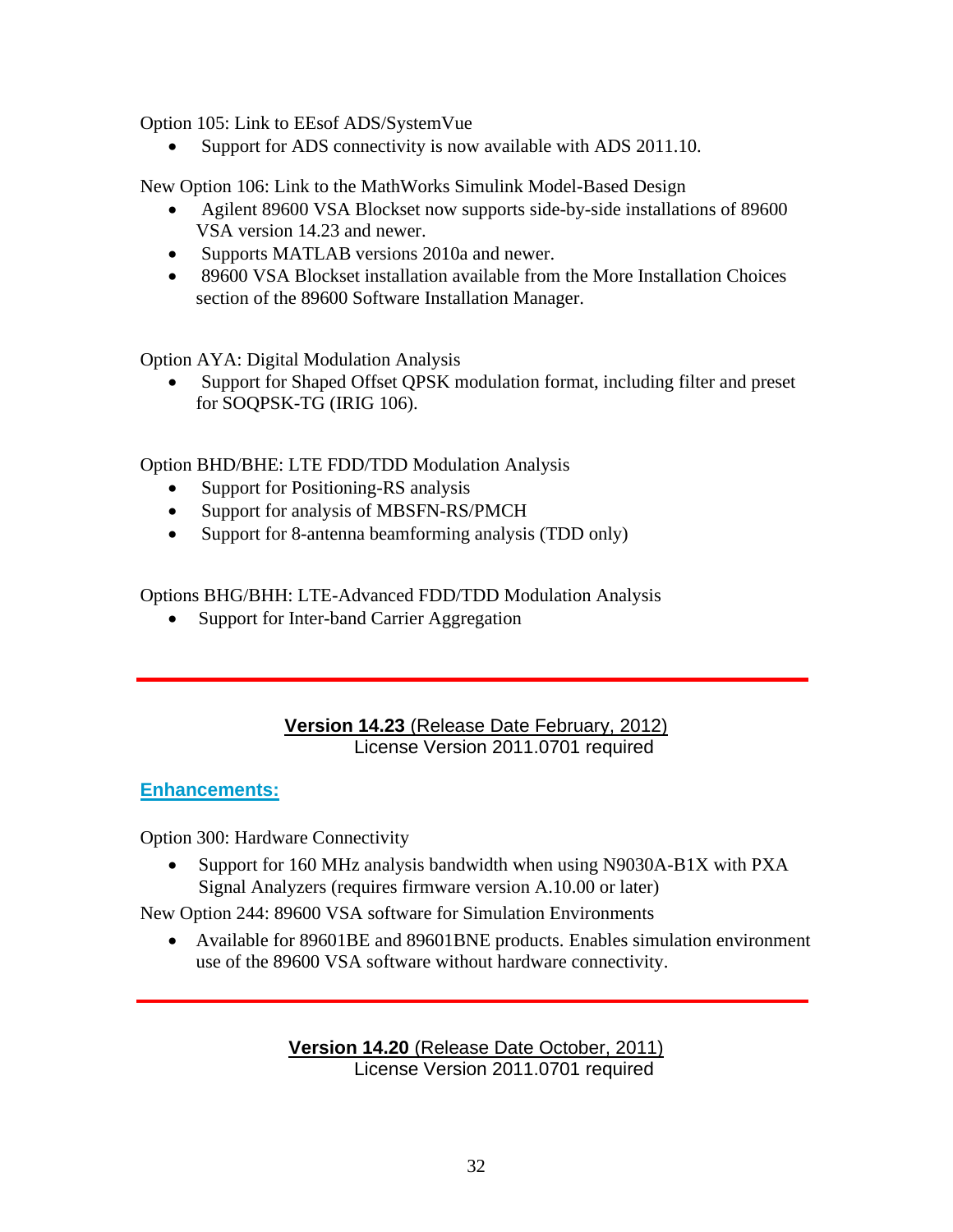# **Enhancements:**

Option 200: Basic VSA

• C++ redistributables not re-installed during each installation

New Application: 89600 WLA

• The 89600 WLA software lets you perform detailed analysis of your downlink LTE signal by correlating 89600 VSA measurements with protocol events across multiple frames and multiple protocol layers (MAC, RLC, PDCP, and RRC). Demodulation of the LTE signal is performed by the VSA and the results are further decoded by WLA.

#### **Version 14.00** (Release Date July, 2011) License Version 2011.0701 required

# **Enhancements:**

Option 300: Hardware Connectivity

- Support for N9030A-BBA
- Support for N9030A-550, -544, -543
- Support for N9038A
- Support for M9392

Option AYA: Digital Modulation Analysis

- Custom APSK modulation analysis
- Low SNR mode for OQPSK and DQPSK

Option B7Y: Mobile and Fixed WiMAX modulation analysis

• This license enables both 802.16 OFDM and 802.16 OFDMA

Option BHJ: 802.11 ac Modulation Analysis

• New option

Option BHG: LTE-Advanced FDD Modulation Analysis

• New option

Option BHH: LTE-Advanced TDD Modulation Analysis

• New option

**Issues Resolved:**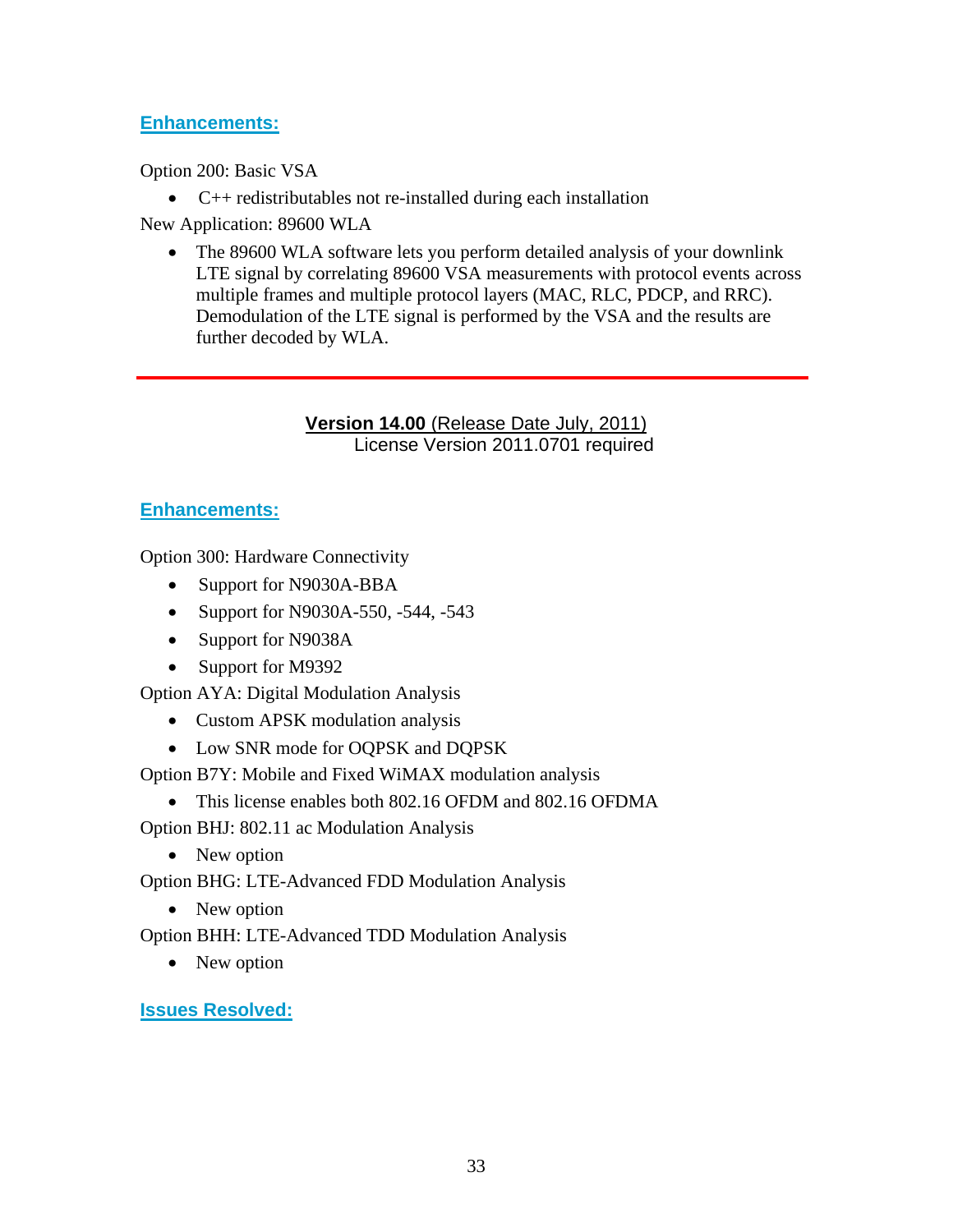Option 200: Basic VSA

- Windows firewall exception installed for floating licenses
- Unable to install Agilent Application Services

Option 300: Hardware Connectivity

• Errors in AliasChecker macro

Option BHE: LTE TDD Modulation Analysis

• Crash when both UL and DL present in the waveform

### **Version 13.01** (Release Date March, 2011) License Version 2010.1201 required

# **Issues Resolved:**

Option 200: Basic VSA

- System Vue will not connect when using a trial license
- Double characters entered in dialog boxes with Japanese language setting
- Input User Corrections only applied to "I" part of I+jQ signal

Option 300: Hardware Connectivity

- Installation on X-Series signal analyzers
- Connection issues for external PC to X-Series signal analyzers
- ESA models E4402B, E4404B, and E4405B are not recognized

Option AYA: Digital Modulation Analysis

• Sync search without Pulse search disables Search Length

### **Version 13.00** (Release Date February, 2011) License Version 2010.1201 required

Initial release, below are the changes relative to 89601A version 12.xx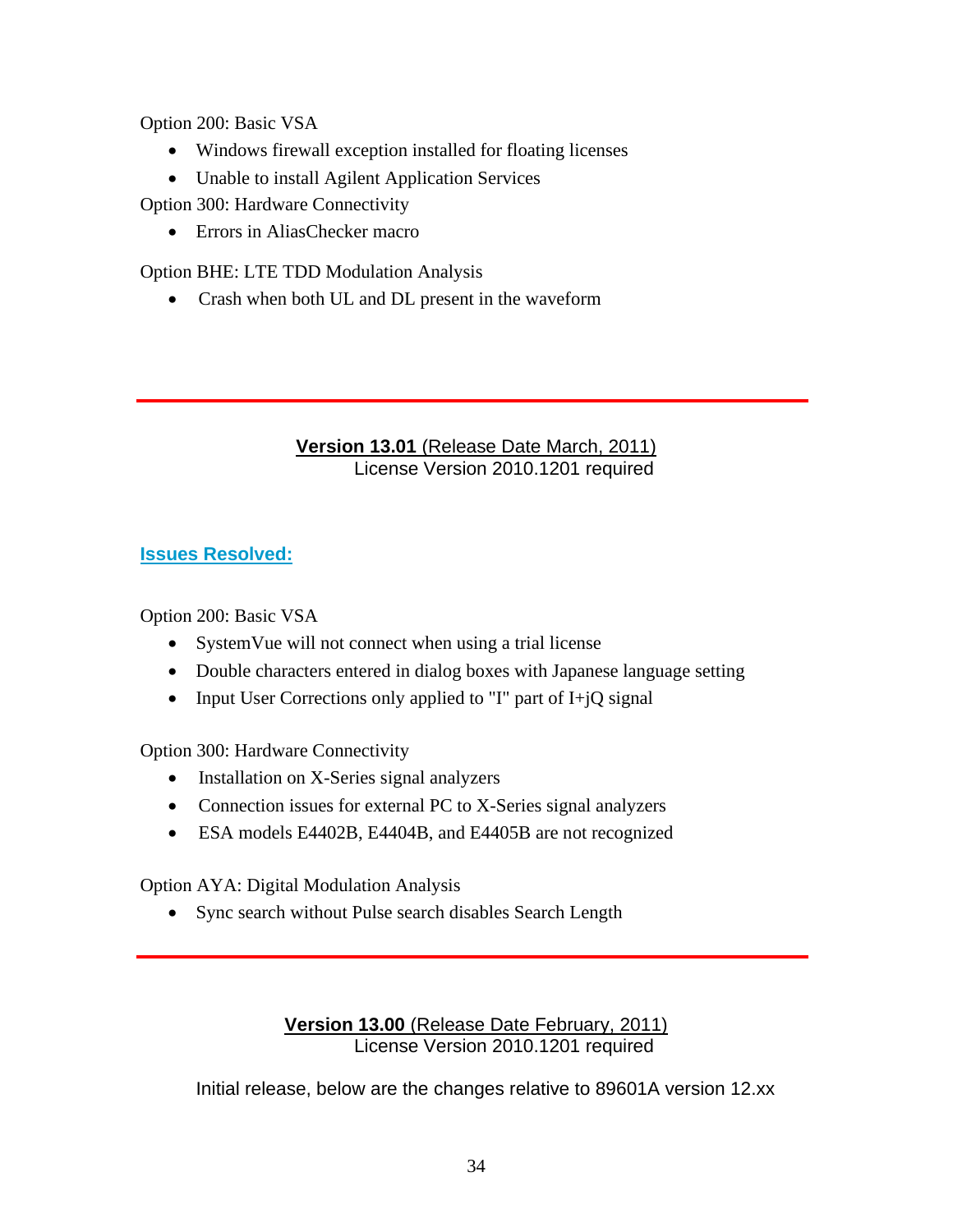# **Enhancements:**

Option 200: Basic VSA

- Many more traces (up to 20 traces supported)
- Many more markers (up to 20 markers supported)
- Flexible trace layout. Traces can be docked, floated, and overlaid.
- New Digital Persistence and Cumulative History trace display modes
- Print preview & save screen or selected traces to file
- Macros support Visual Basic .NET and C# languages
- New Output window with Show Code feature
- New SCPI based remote control
- New .NET API based remote control
- COM API Backwards Compatibility (see online help topic "89600B VSA COM API (Backwards Compatibility)")
- Side-by-Side installation of multiple versions
- Dynamic Context Sensitive Help
- New licensing redemption and software subscription update via Agilent Software Licensing and Agilent Software Manager

Option 300: Hardware Connectivity

- Built-in Auto Range function
- Easier to use Hardware Configuration, dynamic HW rediscover
- Custom channel configuration for Infiniium Oscilloscopes
- Input coupling/Impedance and Probe support for Infiniium Oscilloscopes
- Support for Infiniium 90000 X-Series High-performance Oscilloscopes
- Support for N7100 Series SIGINT System

Option BHD /BHE: LTE FDD /TDD Modulation Analysis

- Uplink decoding
- Auto-detection of PUCCH parameters
- Auto-detection of UL power levels
- Demodulation of DL in the presence of UL for TDD and vice-versa

#### Option BHE: LTE TDD Modulation Analysis

In addition to the features listed above section, the following features are supported for Option BHE: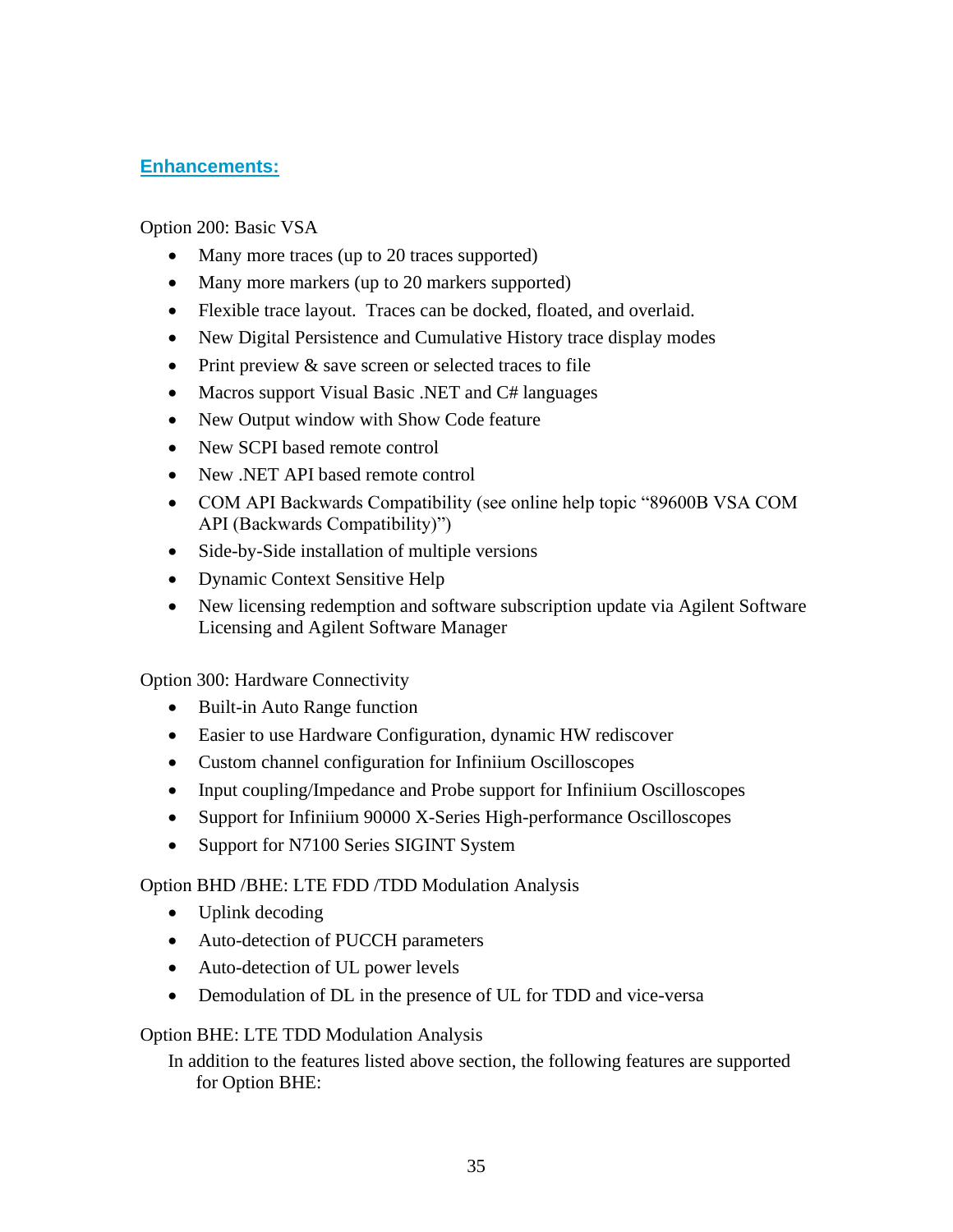- UE-specific RS Analysis with auto-detection
- One layer and dual layer Beamforming analysis with new Antenna Beam Pattern trace

### Option BHF: Custom OFDM Analysis

New flexible demodulator supports

- TDD or FDD
- FFT size up to 65536 points
- Subcarrier modulation to 1024 OAM
- MIMO (max 4 streams)
- Multi-users (max 8)
- Choice of sync techniques pilot, preamble, cyclic prefix, etc.
- Choice of EQ training preamble, pilots, data.

# **Issues Resolved:**

Option 300: Hardware Connectivity

- PSA returns invalid data with long time measurements after changing span.
- No measurement updates occur when using PSA via GPIB
- VISA timeout error while using 90000 series scopes

Option B7U: Modulation Analysis for W-CDMA (3GPP) and HSPA+

- Improved HSPA synchronization algorithm
- Inconsistent results when switching Pilot Aided Timing Estimation on and off

Option B7Z: 802.11n Modulation Analysis

• Software crash when using PXA hardware

Option BHC: RFID Modulation Analysis

• Various measurement setups could cause the software to crash

# **89600A Features not available 89600B:**

- TETRA/TEDS (option BHA)
- Source Control
- Acqiris ADC Support
- Simulink support
- ADS link (SystemVue link is supported)
- 89607A WLAN Test Suite
- 89604A Distortion Suite
- ESA as a down converter